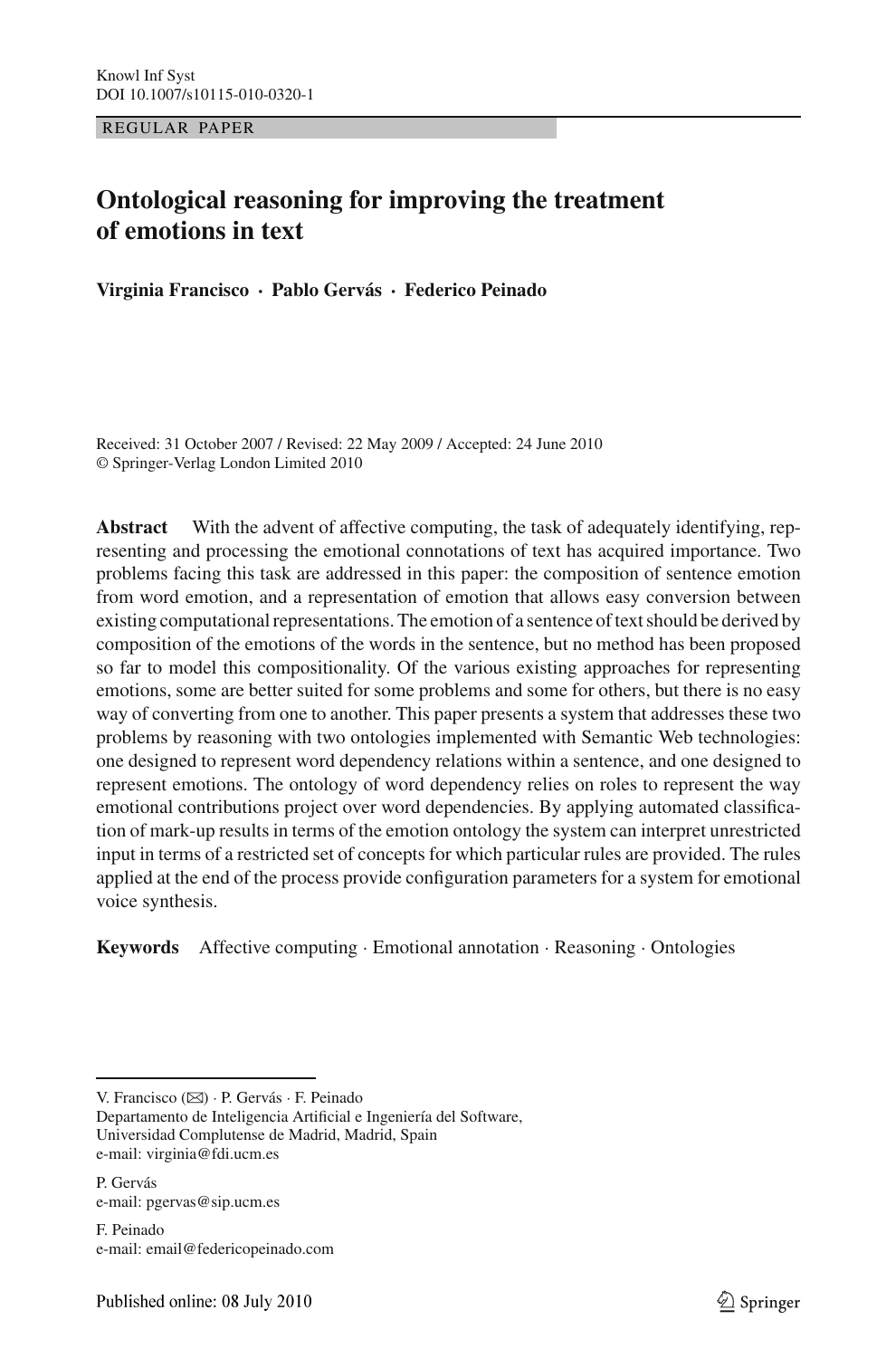## **1 Introduction**

The way in which the meaning of a sentence is built from the meaning of its words has been a subject of study in computational linguistics for a long time. No such study has been carried out for the way in which the emotional connotations of a sentence are affected by the emotional connotations of its words. Existing approaches to this task rely most often on a simplified representation of the sentence as a bag of words, where all words contribute in equal measure, much in the way information retrieval simplifies the treatment of text. However, intuitively certain words can probably be considered more significant, depending on the role they play in the word from their syntactic or semantic structure. An important hypothesis underlying this paper is that if this kind of sentence structure were to be represented computationally in a way that modeled how the emotional contributions of words affect the emotional connotations of the sentence, it would provide the means for capturing these intuitions. An static ontology of word dependencies within a sentence fulfills the requirements for such a representation.

An important challenge in addressing issues of affective computing is having an adequate representation of emotions. Existing approaches vary from identifying a set of basic categories—with a name tag assigned to each one of them—to design a multi-dimensional space in terms of primitive elements—or emotional dimensions—such that any particular emotion can be defined in terms of a tuple of values along the different dimensions. For different purposes, one approach is better suited than the other. For instance, when attempting to synthesize voice utterances that reflect emotion to some extent, it is easier to identify the parameters for voice production associated with conveying a particular emotion. For assigning emotional values to given utterances, on the other hand, human evaluators find it much easier to provide numbers along given dimensions. If one were to operate computationally with a representation of emotions expressed in more than one format, one is faced with the task of being able to convert from one to another. This task is reasonably easy when converting from emotional categories to emotional dimensions: it would suffice to assign a particular tuple of values for the emotional dimensions of each emotional category. When trying to convert from emotional values expressed in terms of emotional dimensions to a representation in terms of emotional categories this is not so simple. The problem lies in the fact that, given the subjectivity associated with emotional perception, the particular values assigned to a given impression by one person usually deviate slightly from what a different person would have assigned. This suggests that the process of converting from emotional dimensions to emotional categories should be carried out in a manner that allows a certain tolerance, so that a region of space in the universe of emotional dimensions is assigned to each emotional category, rather than just a single point in the universe.

A separate problem arises from the fact that there is a large number of emotional categories, and the differences and similarities between them are not clear cut. In some cases, it is reasonable to assume that certain emotional categories may be subsumed by others. For example, the emotion *anger* subsumes the emotions *sulking*, *displeasure* and *annoyance* which may be seen as different types of *anger*. This suggests that a taxonomy of emotional categories as a hierarchy might be useful in finding correspondence between more specific emotional categories and more general emotional categories.

In this context, the development of an ontology of emotional categories based on description logics, where each element is defined in terms of a range of values along the space of emotional dimensions, provides a simple and elegant solution. The ability to carry out automatic classification of concepts simplifies the addition of new concepts—possibly expressed only in terms of their values along the axes of emotional dimensions—without having to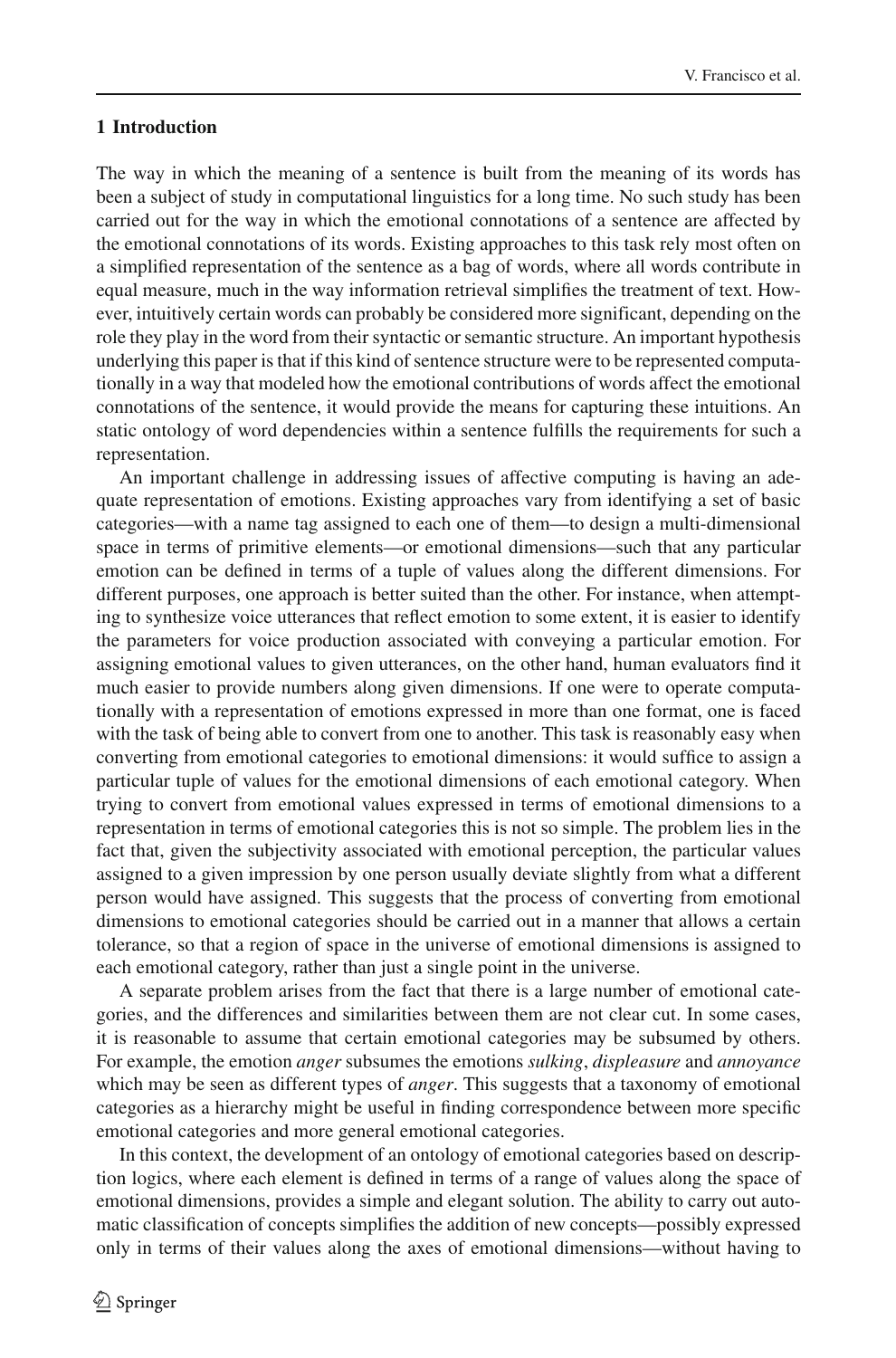worry explicitly about where in the ontology they should be placed. Due to a taxonomical reasoning system an implicit hierarchy for the concepts represented in the ontology can be inferred automatically.

This paper describes the development of a system that relies on two ontologies such as those described above, together with its application as an interface between a text input marked up in terms of emotional dimensions and a set of rules for configuring an emotionally enabled voice synthesizer. By reasoning over the word dependency ontology, the emotional connotations of any node in the structure can be computed separately, from the contribution of single words to the contribution of entire sentences, including intervening substructures. By reasoning over the emotion ontology, insertion of new instances of emotional concepts into the ontology results in their automatic classification under the corresponding branch of the hierarchy. The system can then trace the ascendants in the ontology of the corresponding value, until a more general concept is found that satisfies the condition that specific rules are available for generating an appropriate voice synthesis configuration for expressing the intended emotional impression. Section [2](#page-2-0) introduces the problem domain and the technologies that are used in the paper. Section [3](#page-8-0) describes the two applications of ontological reasoning presented in the paper: how it is used to model compositionality of emotional contributions over sentence structure, and how it is used to model relations of subsumption between emotion concepts and emotion terms. Section [4](#page-15-0) describes the application of these solutions in the task of providing input data and configuration information for an emotional voice synthesizer. Finally, Section [5](#page-17-0) discusses the technological issues that have arisen, and Sect. [6](#page-19-0) summarizes our conclusions and future work.

## <span id="page-2-0"></span>**2 Related work**

To understand the work proposed here, four basic topics must be covered: the computational representation of emotions, the Semantic Web technologies that have been employed in the project, the natural language processing technique employed to obtain the syntactic structure of sentences (dependency analysis) and the review of the system chosen as domain of application. These are covered in the following subsections.

#### 2.1 Computational representation of emotions

Emotions are not easy to define, because there are a lot of factors that contribute to them. For Izard [\[13](#page-21-0)] a good definition of emotion must take into consideration: conscious feeling of emotion, process which takes place in the nervous system and in the brain and expressive models of emotion. Emotions take place when something unexpected happens and the so-called "emotional effects" begin to take control.

## *2.1.1 Classification of emotions*

Interested readers can find more detail in the work of Cornelius [\[6](#page-21-1)] and Schröder [\[33\]](#page-21-2).

Many of the terms used to describe emotions and their effects are difficult to tell apart from one another, as they are usually not well defined. This is due to the fact that the abstract concepts and the feelings associated with such concepts are very difficult to express with words. For this reason, there are a lot of methods for describing the characteristics of emotions: *emotional categories*—based on the use of emotion-denoting words—*descriptions based on psychology* [\[2](#page-20-0)] and *evaluation* [\[6\]](#page-21-1), *circumflex models*—emotional concepts are represented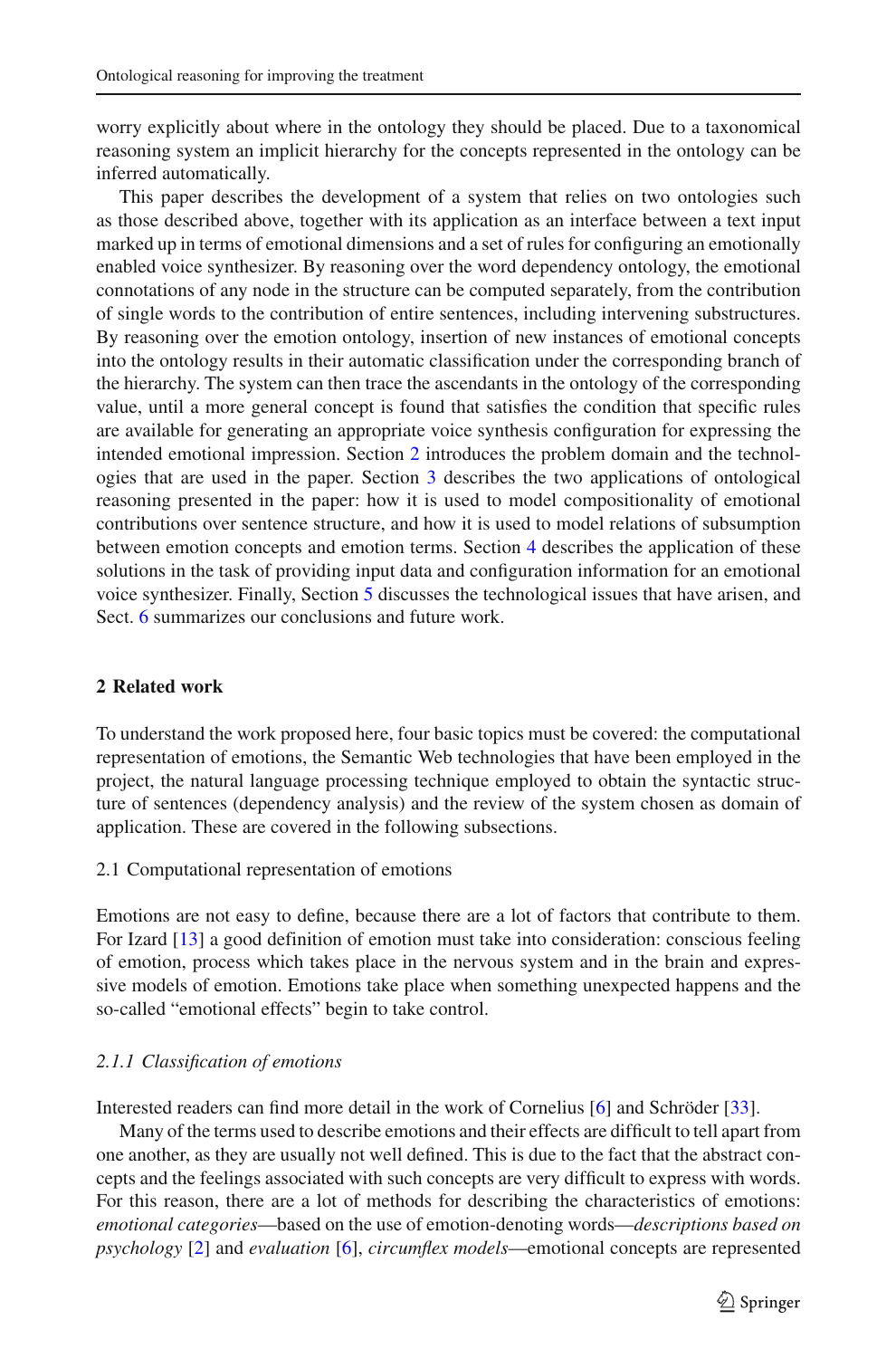by means of a circular structure [\[31\]](#page-21-3), so that two emotional categories close in the circle are conceptually similar, and *emotional dimensions* which represent the essential aspects of emotional concepts.

In the following subsections, we describe in detail the two methods which are employed in our work: *emotional categories* and *emotional dimensions*.

*Emotional categories:* The most common method for describing emotions is the use of emotional words or affective labels. Different languages provide assorted labels of varying degrees of expressiveness for the description of emotional states. There are significant differences between languages in terms of the granularity with which these labels describe particular areas of emotional experience. Even within a given language, some areas of emotional experience have a higher density of labels than others. This diversity presents an additional difficulty. A lot of methods have been proposed to reduce the number of labels used to identify emotions: basic emotions, super ordinate emotional categories, and essential everyday emotion terms…

*Emotional dimensions:* Emotional dimensions represent the essential aspects of emotional concepts. There are three basic dimensions:

- *Evaluation*: Represents how positive or negative an emotion is. For example in a scale for the evaluation dimensions at one extreme we have emotions such as *happy*, *satisfied*, *hopeful*…the other end of the scale is for emotions such as *unhappy*, *unsatisfied*, *despaired*…
- *Activation*: Represents an active/passive scale for emotions. At one extreme of the activation are emotions such as *excited*, *aroused*…and at the other end of this scale are emotions such as *calm*, *relaxed*….
- *Power*: Represents the control exerted by the emotion. At one end of the scale we have emotions characterized as completely controlled, such as *care for*, *submissive*…and at the opposite end of this scale we have emotions such as *dominant*, *autonomous*…

This method is very useful because it provides a way of measuring the similarity between emotional states. Another important property of this method is that shifting the representational weight away from the actual labels employed allows for a relative arbitrariness when naming the different dimensions.

#### <span id="page-3-0"></span>*2.1.2 Structure of emotions*

There are several approaches in the literature for determining which are the basic emotions, or which emotions are more general than others. There is a general agreement that some full-blown emotions are more basic than others. The number of basic emotions is usually small [\[6\]](#page-21-1). Some emotion categories have been proposed as more fundamental than others on the grounds that they include the others. Scherer [\[32\]](#page-21-4) and Ortony [\[26](#page-21-5)] suggest that an emotion A is more fundamental than another emotion B if the set of evaluation components of the emotion A are a subset of the evaluation components of the emotion B. An example that may clarify the idea: five prototypes are proposed as underlying all emotional categories: *anger*, *love*, *joy*, *fear* and *sadness*. *Joy*, for example, would be subdivided into *pride*, *contentment*, and *zest*. Cowie and Cornellius [\[6](#page-21-1)] give a short overview of recent proposals of such lists.

Many psychologists have claimed that certain emotions are more basic than others. Ortony[\[26](#page-21-5)] summarizes some of these theories as follows. Plutchik's [\[29](#page-21-6)] postulates that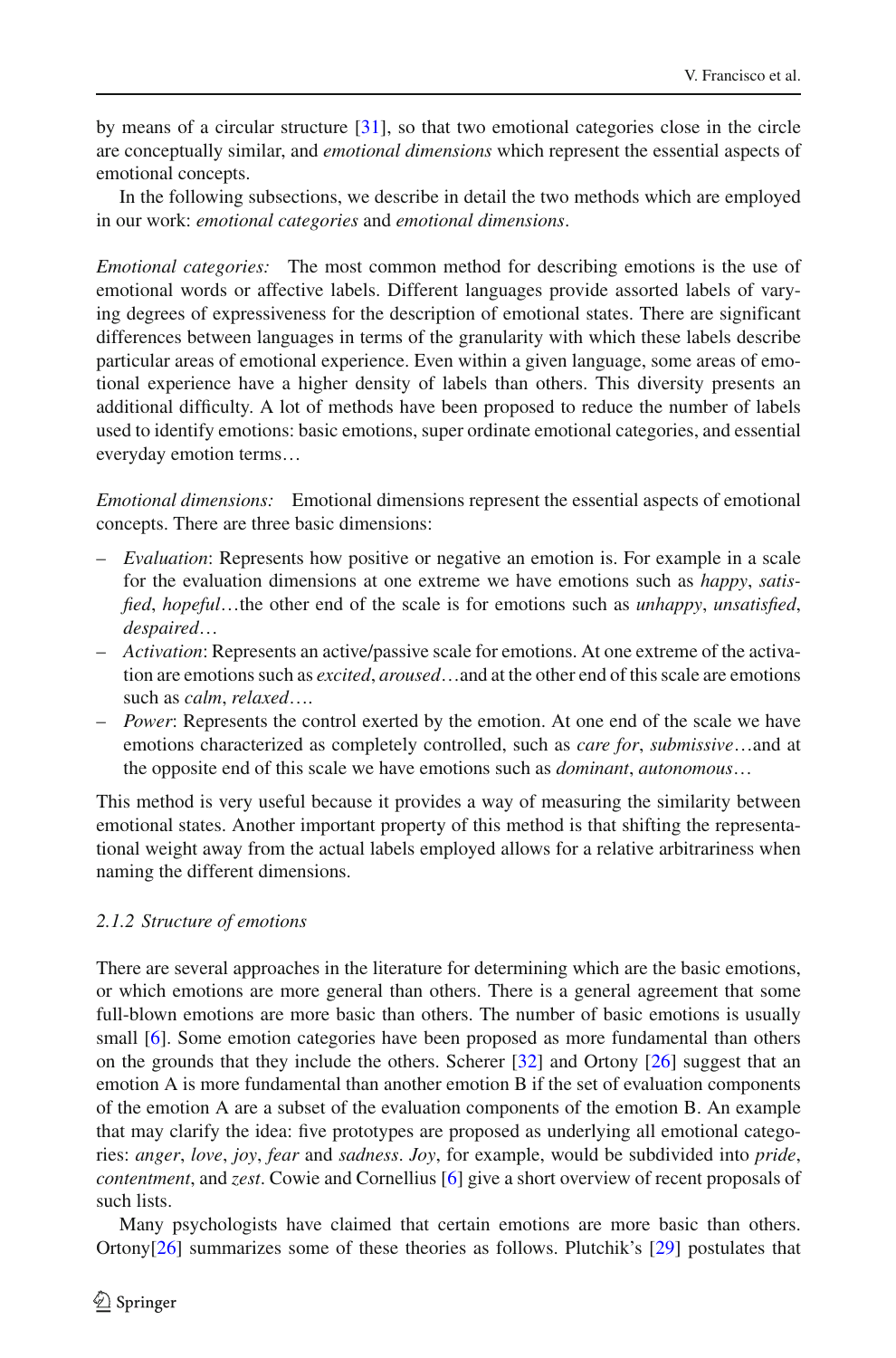there is a small number of basic, primary, or prototype emotions (*anger*, *anticipation*, *disgust*, *joy*, *fear*, *sadness* and *surprise*). All other emotions are mixed or derivative states; that is, they occur as combinations, mixtures, or compounds of the primary emotions. Plutchik states that all emotions vary in their degree of similarity to one another and that each emotion can exist in varying degrees of intensity or levels of arousal. Ekman [\[8](#page-21-7)] has focused on a set of six basic emotions that have associated facial expressions: *anger*, *disgust*, *fear*, *joy*, *sadness* and *surprise*. Those emotions are distinctive, among other properties, by the facial expression characteristic to each one. Izard [\[14](#page-21-8)] determines that the basic emotions are *anger*, *contempt*, *disgust*, *distress*, *fear, guilt, interest, joy, shame* and *surprise*. The OCC Model [\[25](#page-21-9)] has established itself as the standard model for emotional synthesis. It presents 22 emotional categories: *pride*–*shame, admiration*–*reproach*, *happy*–*resentment*, *gloating*– *pity*, *hope*–*fear, joy*–*distress*, *satisfaction*–*fear-confirmed*, *relief*–*disappointment*, *gratification*–*remorse*, *gratitude*–*anger* and *love*–*hate*. The OCC Model considers that categories are based on the valence reactions to situations constructed as: goal relevant actions and attractive or unattractive objects. Parrot [\[27](#page-21-10)] presents a deeper list of emotions, where emotions were categorized into a short tree structure, this structure has three levels: primary emotions, secondary emotions and tertiary emotions. As primary emotions, Parrot presents: *love*, *joy*, *surprise*, *anger*, *sadness*, and *fear*.

#### 2.2 Semantic Web technologies

The Semantic Web is being developed with the intention of providing a global framework for describing data, its properties and relationships in a standard fashion. Many developers and researchers on knowledge systems are taking the approach of using Semantic Web technologies to obtain more interoperability and reusability with existing software and to take advantage of the strong trend of development that these technologies are experiencing nowadays.

In this section, we review the tools used in our project explaining what were the technological choices and the different criteria behind them.

#### *2.2.1 Ontology web language*

The Semantic Web relies heavily on ontologies. Concretely, ontologies based on Description Logics paradigm include definitions of concepts -OWL classes-, roles -OWL properties- and individuals. The most common language to formalize Semantic Web ontologies is OWL (Ontology Web Language [\[4\]](#page-21-11)), a proposal of the W3C. The goal of this standard is to formalize the semantics that was created ad hoc in old frame systems and semantic networks. OWL has three increasingly expressive sub-languages: OWL Lite, OWL DL, and OWL Full.

OWL Lite is the simplest subset of OWL, specially designed to provide a quick migration path for other taxonomical structures.

OWL DL is the subset of OWL designed for applications that need the maximum expressiveness without losing computational completeness and decidability. It is based on Description Logics, a particular fragment of first-order logic, in which concepts, roles, individuals, and axioms that relate them (using universal and existential restrictions, negation, etc.) are defined. These entailments may be based on a single document or multiple distributed documents that we combine using the import OWL mechanisms. The OWL DL reasoning capabilities relies on the good computational properties of DLs. OWL DL has support for polyhierarchical automatic classification.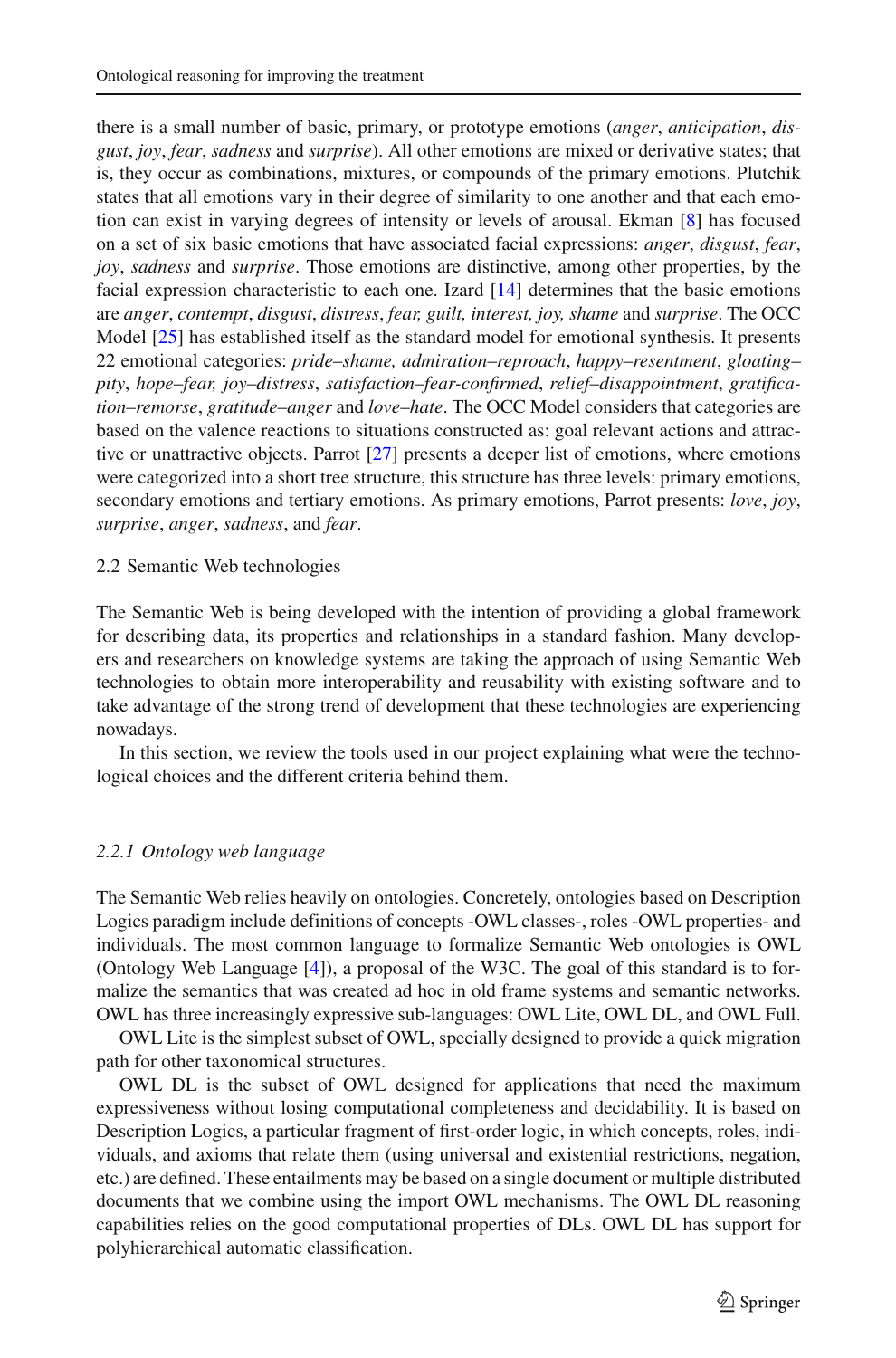OWL Full ignores some significant restrictions of OWL DL, becoming a more powerful language for representing complex statements, but less useful for reasoning with them due to their computational properties.

## *2.2.2 Frameworks and APIs*

An all-in-one framework or a versatile application programming interface would be a very desirable tool for any novice Semantic Web application developer. Java is probably the most important general-purpose language for developing Semantic Web applications, and it is also the language in which the original voice synthesizer was made, so the choice was obvious. However, there are at least two very promising Java frameworks available. One of them is Sesame [\[1](#page-20-1)], an open source RDF framework with support for RDF Schema inferencing and querying. The other one is Jena [\[12](#page-21-12)], another open source framework with a programmatic environment for RDF, RDFS, OWL, SPARQL, and its own rule-based inference engine.

Sesame has a local and remote access API, several query languages (included SPARQL) and it is more oriented to offer flexible and fast connections with storage systems.

Jena has also RDF and OWL APIs, tools to deal with RDF/XML, N3 and N-Triples formats, an SPARQL query engine and also some persistent storage functionality. It is important to consider that Jena is a useful tool for exploring the strong relation between SPARQL queries and OWL-DL ontologies [\[15](#page-21-13)].

For our purposes, performance issues can be ignored and only inference support for Description Logics is taken into consideration. The architecture of Sesame is probably easier to extend than the architecture of Jena, but from the point of view of the client building a wrapper for the functionality of the underlying framework, Jena is the most intuitive and usable API.

The framework that has been selected to carry out the development work in this paper is a short extension of DLModel's [\[28\]](#page-21-14) functionalities. DLModel is a very straightforward open source API for accessing a Description Logic model instantiated in a set of ontologies, a set of DL-Safe rules [\[24](#page-21-15)] and a knowledge base. Although it has an abstract DL interface, it can be viewed as a wrapper on top of Jena that offers simpler methods to access concepts, roles, attributes, annotations, and individuals of the knowledge base from any Java application. This management includes DL reasoning and DL-Safe rule reasoning as implicit services that will benefit the programmer acting as an "intelligent black box" that knows how to use Semantic Web low-level technologies.

## *2.2.3 Ontology editor*

Another important tool is the Integrated Development Environments (IDE) used to edit the ontology and the knowledge base. During our review of the state-of-art, we found two interesting editors able to perform this task: SWOOP and Protégé.

SWOOP [\[22\]](#page-21-16) is a hypermedia-based OWL ontology browser and editor written in Java. It is open source and it tries to simplify the ontology development using an interface similar to a web browser. It includes some advanced features as ontology partitioning, debugging, and different kinds of visualization, so it makes ontologies more scalable, maintainable, and easy to use.

Protégé [\[7](#page-21-17)], specially the Protégé-OWL version, focuses on editing OWL ontologies. It is a powerful Java open source tool with a user-friendly interface that lets you edit and visualize ontologies in a very easy way. It can be seen as a framework for developing Semantic Web applications itself. The number of plugins (including some plugins for knowledge acquisition), the stability of the last version, the extensibility of its architecture (plug-and-play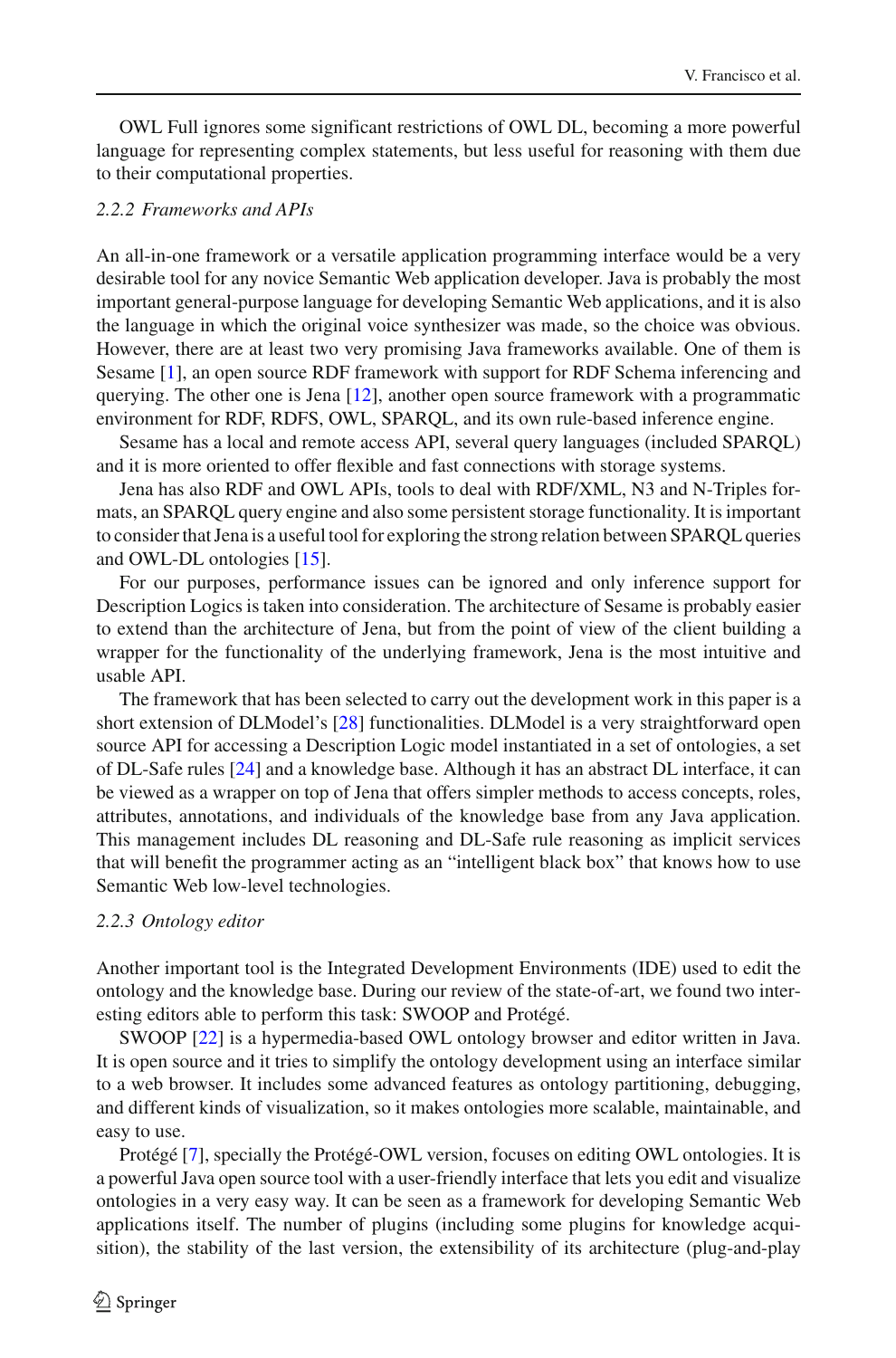environment) software allows rapid prototyping and application development, just what we were looking for.

Ontology building is still more of a craft than an engineering task and that is the reason why tools as Protégé-OWL, which is fundamentally open to new collaborative features gaining importance within the Semantic Web paradigm, are a better choice for us.

#### *2.2.4 Reasoner*

Two different reasoners were considered for this project: Pellet [\[21\]](#page-21-18) and Racer Pro [\[30\]](#page-21-19).

Pellet is an open source DL reasoner completely implemented in Java. It deals not only with taxonomical reasoning but also with datatype reasoning, DL-Safe rules implemented in SWRL and other features that are considered very important for our project. Pellet is the default reasoner integrated with SWOOP.

RacerPro is an OWL reasoner and inference server for the Semantic Web. It is a wellknown system for OWL/RDF which claims to be the most efficient and robust DL reasoner available. Nowadays, it is a commercial product, but some educational licenses are available.

When compared with Racer Pro, Pellet may have drawbacks, but ignoring again the problem of performance, Pellet is certainly one of the most feature-rich OWL reasoners. It is also supported by a strong development team and community, which is important if you are looking for different approaches and uses of the same tool, allowing the programmer to see what is happening in the internal code when something goes wrong or does not act as it is supposed to.

The language that the Jena implementation of DLModel used to communicate with any DL reasoner is DIG 1.1 [\[3\]](#page-21-20), but Pellet is used as the default reasoner, being integrated as a Java library in the API.

#### <span id="page-6-0"></span>2.3 Dependency analysis

The basic idea of dependency analysis is to describe the syntactic structure of a sentence in terms of dependency relations between pairs of words (a parent and its child). These relations compose a tree (the dependency tree). Dependency analysis has been used successfully for several applications: multilingual machine translation [\[19](#page-21-21)], recognizing textual entailment [\[16\]](#page-21-22), and automatic evaluation of question–answer systems [\[11\]](#page-21-23).

MINIPAR [\[17](#page-21-24)] analyses English texts with high accuracy and efficiency in terms of time. The main information that MINIPAR provides for each node in the dependency analysis is: its identifier, word, stem, part-of-speech, identifier of the parent node, and the dependency relation with the parent node. An example of the output generated by MINIPAR for the sentence "Two of her tears wetted his eyes and they grew clear again" is shown in Table [1.](#page-7-0)

The structure generated by MINIPAR can be transformed into a tree representation where the dependency relations are more easily visualized. Figure [1](#page-7-1) shows the graphical representation of the dependency tree generated for the sentence in Table [1.](#page-7-0) The nodes in the structure are numbered, the arcs between the nodes represent dependency relation, and each dependency relation is labeled with a tag identifying the kind of relation involved.

2.4 Automated mark up of emotions in text

As a starting point of our approach, we have chosen a system that marks up text with emotional dimensions, EmoTag [\[9](#page-21-25)]. In these texts every emotional unit is marked up with the three emotional dimensions (*activation*, *evaluation*, and *power*). EmoTag currently uses the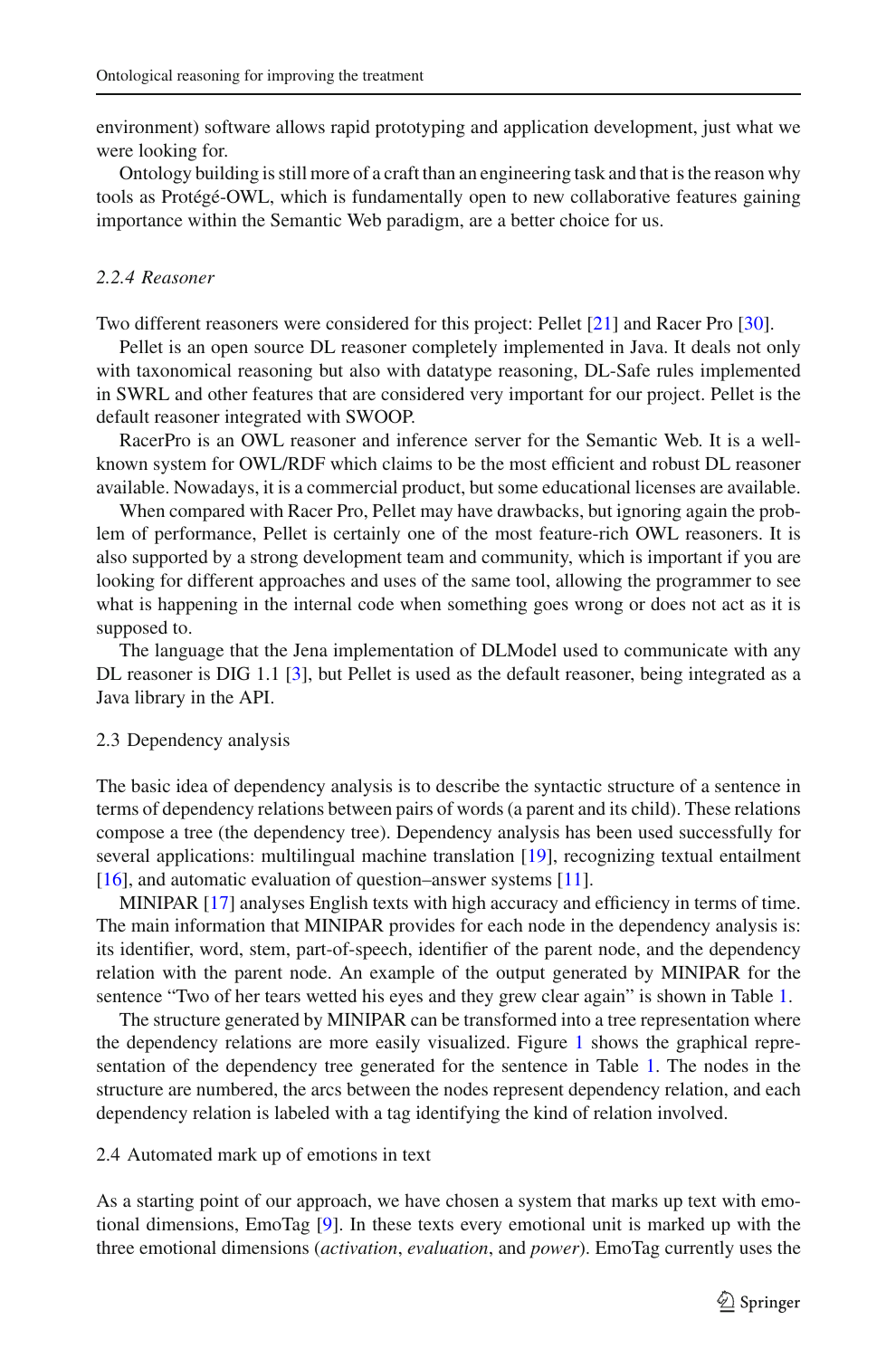<span id="page-7-0"></span>

| 0(             |          |      |               |                   |              |                    |                |
|----------------|----------|------|---------------|-------------------|--------------|--------------------|----------------|
| E1             | $\theta$ | fin  | $\mathcal{C}$ | $\frac{1}{2} \xi$ |              |                    |                |
| $\mathbf{1}$   | Two      |      | N             | 5                 | $\mathbf S$  | (gov wet)          |                |
| $\mathfrak{2}$ | of       |      | Prep          | 1                 | comp1        | (gov Two)          |                |
| 3              | her      |      | N             | $\overline{4}$    | gen          | (gov tear)         |                |
| $\overline{4}$ | tears    | tear | N             | $\mathfrak{2}$    | pcomp-n      | $(gov \text{ of})$ |                |
| 5              | wetted   | wet  | V             | E1                | i            | (gov fin)          |                |
| E3             | $\theta$ | Two  | N             | 5                 | subj         | (gov wet)          | (antecedent 1) |
| 6              | his      |      | N             | 7                 | gen          | (gov eye)          |                |
| $\overline{7}$ | eyes     | eye  | N             | 5                 | obj          | (gov wet)          |                |
| 8              | and      |      | U             | E1                | punc         | (gov fin)          |                |
| E0             | $\Omega$ | fin  | $\mathsf{C}$  | E1                | conj         | (gov fin)          |                |
| 9              | they     |      | N             | 10                | $\mathbf S$  | (gov grow)         |                |
| 10             | grew     | grow | V             | E0                | $\mathbf{i}$ | (gov fin)          | (antecedent 9) |
| E4             | $\Omega$ | they | N             | 10                | subj         | (gov grow)         |                |
| 11             | clear    |      | A             | 10                | desc         | (gov grow)         |                |
| 12             | again    |      | А             | 10                | mod          | (gov grow)         |                |
| $\mathcal{L}$  |          |      |               |                   |              |                    |                |
|                |          |      |               |                   |              |                    |                |

**Table 1** Example of dependency tree for the sentence "two of her tears wetted his eyes and they grew clear again"



<span id="page-7-1"></span>**Fig. 1** Example of the graphical representation of the dependency tree for the sentence "Two of her tears wetted his eyes and they grew clear again"

sentences of the text as emotional units. This implies that every sentence has a value for each of the three dimensions. The emotions associated with each of the sentences try to rate how the reader or listener will feel while reading or listening to each sentence.

EmoTag classifies sentences into emotions. A corpus of example texts previously annotated by human evaluators was mined for an initial assignment of emotional features to words. This results in a list of emotional words (LEW) which becomes a useful resource for later automated mark up. EmoTag employs for the assignment of emotional features a combination of the LEW resource, the ANEW word list  $[5]$ ,<sup>[1](#page-7-2)</sup> and WordNet  $[20]$  $[20]$  for knowledge-based expansion of words not occurring in either. In the mark-up process, the first step

<span id="page-7-2"></span><sup>&</sup>lt;sup>1</sup> The ANEW word list is a set of normative emotional ratings for a large number of words in the English language. Words are rated in terms of *evaluation*, *activation* and *power*.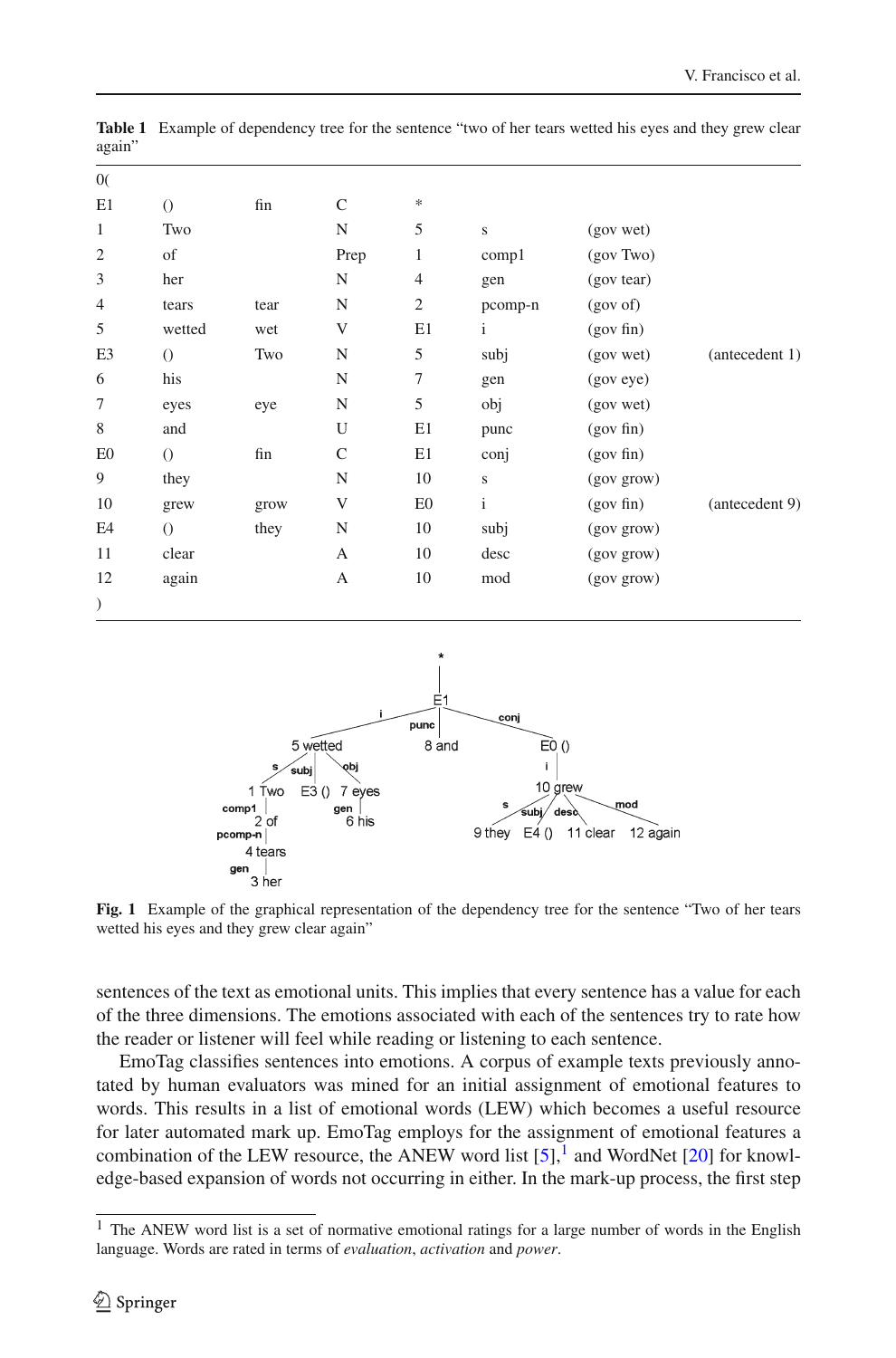#### **Table 2** Fragment of a marked up tale

```
<emotion act=5 eval=5 pow=5>"Good day, Mistress Crow"</emotion>
<emotion act=9 eval=7 pow=5>"How well you are looking today: how glossy your feathers; how
bright your eve."</emotion>
<emotion act=9 eval=7 pow=5>"I feel sure your voice must surpass that of other birds, just
as your figure does; </emotion>
<emotion act=9 eval=7 pow=5>let me hear but one song from you that I may greet you as the
Queen of Birds."</emotion>
\ldots
```
is to split the texts into sentences and split each sentence into words to carry out the process based in the relation between words and different emotions. The operation of the mark-up process involves three different tasks: identifying which words should contribute to the emotional value computed for the sentence, computing the emotional values for those words, and combining the emotional values of the words into an emotional value for the sentence.

The existing version of EmoTag carries out these tasks in the following way:

- The words in the sentence are filtered using a stop list, and dependency analysis is applied to identify which words are under the scope of negation. Words in the stop list and words under the scope of negation are treated specially.
- The emotional value associated with each word is obtained by looking them up in an affective dictionary (known as the LEW list).
- Emotional values are computed for words under the scope of the negations by inverting the values of the original words.
- Once all the words of the sentences have been evaluated, the average value for each dimension is calculated, with no consideration for sentence structure.

A sample part of a marked tale by EmoTag is given in Table [2.](#page-8-1)

## <span id="page-8-0"></span>**3 Ontology-supported mark up of emotions**

The contribution of the paper involves two different applications of ontologies in the mark-up process: a word dependency ontology is used to permit reasoning processes in the composition of sentence emotion from word emotions, and an emotion ontology is used to interpret the resulting values assigned for emotional dimensions in terms of the emotional concepts in the ontology, which are directly mapped to emotional categories. Emotional concepts are used here as a form of interlingua that simplifies the semantic mapping [\[18\]](#page-21-28).

3.1 Dependency analysis ontology for the obtaining of words implied in the mark-up process

We have developed an ontology for the representation of the dependency analysis of the sentence. This ontology is based in the dependency trees generated by Minipar as described in Sect. [2.3.](#page-6-0)

## *3.1.1 Structure*

The ontology has a root concept called *Node* which has two disjoint subconcepts. These subconcepts are *SentenceNode*, representing the set of individual sentences of the tale, and *WordNode*, representing the set of individual words that appears in the text. There is also a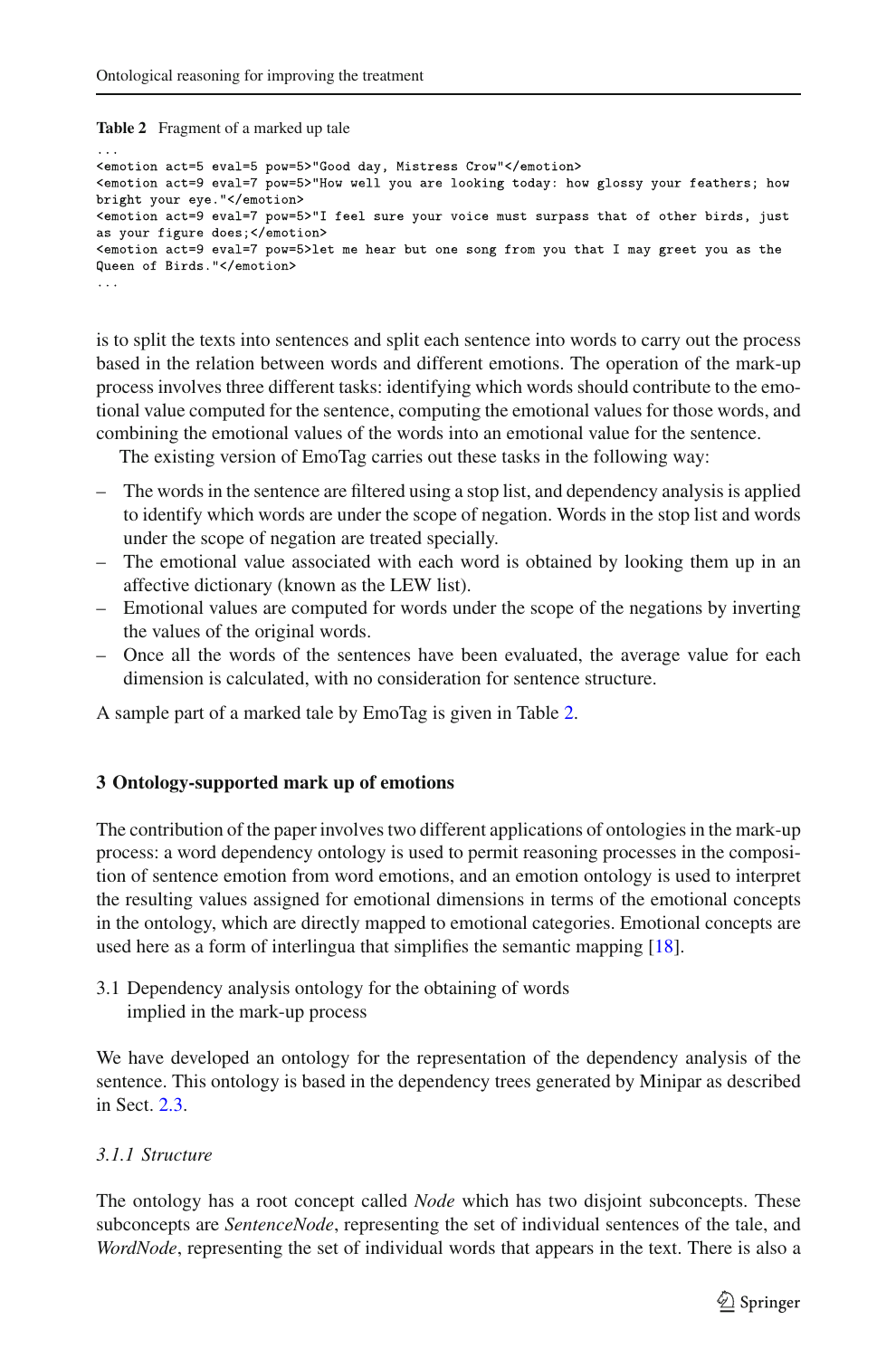

<span id="page-9-0"></span>**Fig. 2** Structure of the Word Dependency Ontology

special subconcept called *WordRootNode* that is the first node to be connected to a sentence in the MINIPAR tree.

The most interesting part of the ontology is the role hierarchy. It contains the relations of MINIPAR organized under two useful super roles called *contributor* and *nonContributor* that distinguish between relations that allow a word to contribute to the global emotion of the sentence and those that do not. The contributor role is marked as transitive and it connects a word node with any kind of node, no matter if it is a word or a sentence. There are also other structural roles as *part* and its inverse role called *whole*, both allowing the connection between words and their corresponding sentences. Finally, an attribute called *word* is used to store the String representation of each word. Figure [2](#page-9-0) shows graphically the structure of the ontology.

## *3.1.2 Generation of the OWL file based on the dependency analysis of Minipar*

The starting point for the creation of the ontology is the dependency analysis generated by Minipar for each of the sentences that compose the text. Instead of using a formal conceptbased process, a more empirical method is used to transform this data into an OWL file. The method works as follows:

Minipar returns six main fields for each node of the tree: the identifier, the word which it refers to, the stem of the word, the part-of-speech of the word in the sentence, the identifier of the parent node and the relation between the node and its parents. For the tree representation that we want to obtain in the ontology, we require four of these fields: the identifier, the word, the identifier of the parent node and the relation between the parent and the child. Based on these values, we generate the OWL file which is composed of the following fragments:

- Head of the OWL File.
- Root node of each sentence in the text, indicating the node identifier of the root node and the sentence which belongs to.

```
<emo:WordRootNode rdf:ID="idRootNode">
<emo:part rdf:resource="#idSentence"/>
</emo:WordRootNode>
```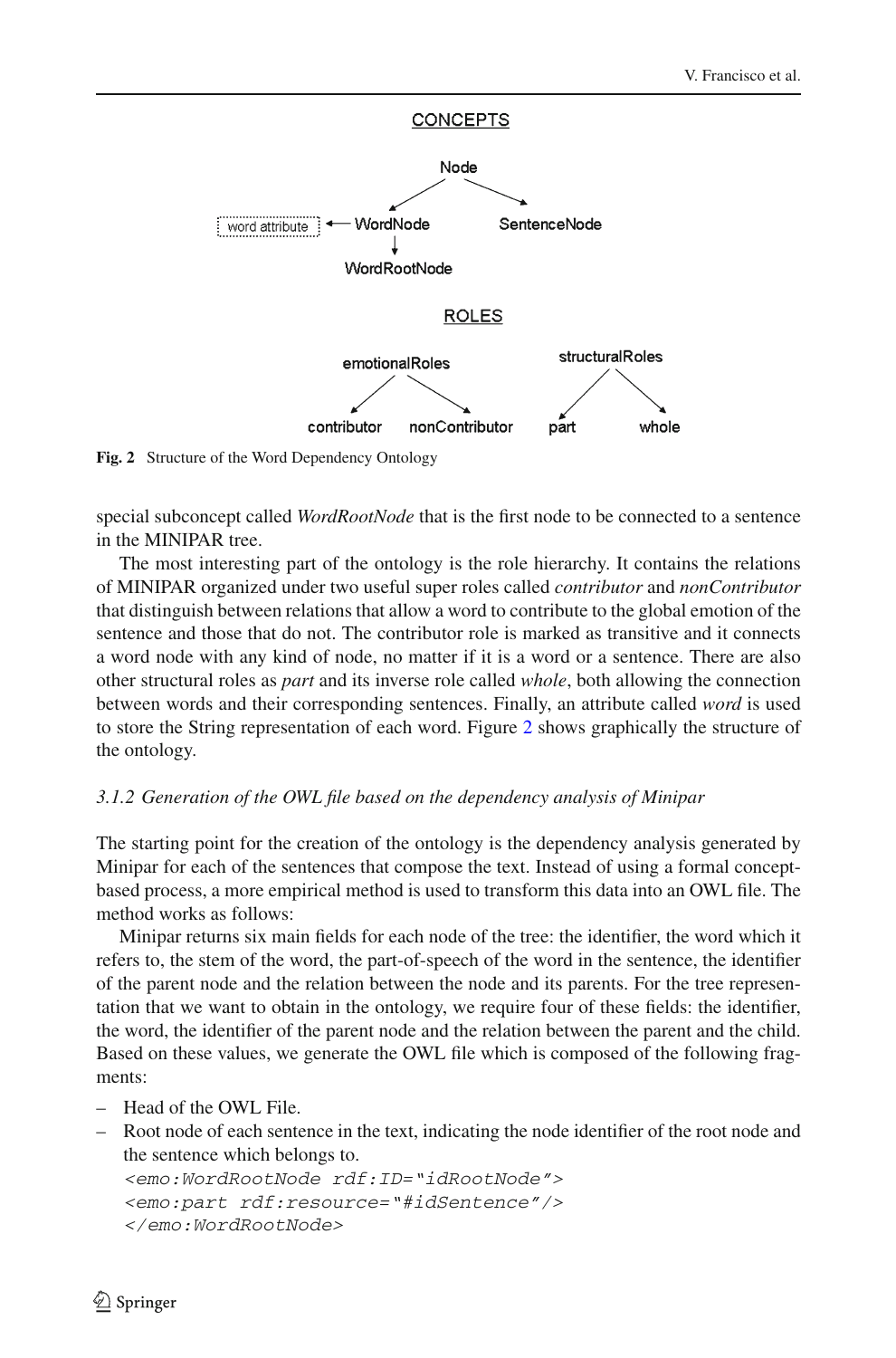– For each node in the dependency tree we must specify the identifier, the word as a datatype property of the node, the identifier of the parent, the relation with the parent and the sentence which the node belongs to.

```
<emo:WordNode rdf:ID="idNodo"/>
<emo:word rdf:datatype="#string">wordNode</emo:word>
<emo:relation rdf:resource="#idParent"/>
<emo:part rdf:resource="#idSentence"/>
</emo:WordNode>
```
## *3.1.3 Obtaining the words implied in the mark-up process*

When considering that the root node of a sentence is correctly connected with the contributor role to that sentence (which can be done automatically when creating the knowledge base file), nothing more is necessary to obtain the words implied in the mark-up process. Owing to the transitive property of the contributor role, every single word that has an "unbroken" path of contributor subroles that reach the root node of the sentence is a contributor to the emotional value of the sentence. So, due to the predefined semantics of OWL, the contributors of each sentence are obtained automatically.

In this way, the assignment of *contributor* or *nonContributor* roles to each one of the dependencies used by Minipar basically encodes the compositionality of emotional value in terms of sentence structure. The current configuration of the ontology assigns the *nonContributor* role to the following set of Minipar dependency relations: Det, amod, Desc, mod, gen, punc, whn, be, aux, c, by-subj, neg, guest, whp, have, inv-aux, wha. The selection has been carried out on the basis of the following criteria:

- Certain dependencies allow the identification of word types that were originally contemplated in the stop list
- Other dependencies constitute instances of structural subordination that suggest some variation in the transmission of emotional value.

This initial role assignment is intended as a first approximation, subject to subsequent refinement based on analysis of available corpora of sentences hand-tagged with emotions [\[9](#page-21-25)] and word collections with emotional values assigned by human evaluators [\[5\]](#page-21-26).

# *3.1.4 Example*

Figure [3](#page-11-0) shows an example of the generation of the ontology for the sentence "Two of her tears wetted his eyes and they grew clear again". In the figure, the first table contains the dependency analysis returned by Minipar, based on this information, we obtain automatically the required fields for the representation of dependency analysis in our ontology. Based on these fields shown in the second table, we generate the OWL File which is going to be used for the definition of the ontology. Once the ontology has been defined, the reasoner automatically classifies the contributor nodes (*wetted*, *tears*, *eyes*, *grew* and *clear*) which are used by EmoTag to determine the emotion of the sentence.

3.2 Emotional ontology for the correct interpretation of final mark-up values

The assignment of emotional values provided by the mark-up system at this stage provides for each sentence a triple of values for its three emotional dimensions. To enable the system to interpret these value assignments in terms of emotional concepts that people may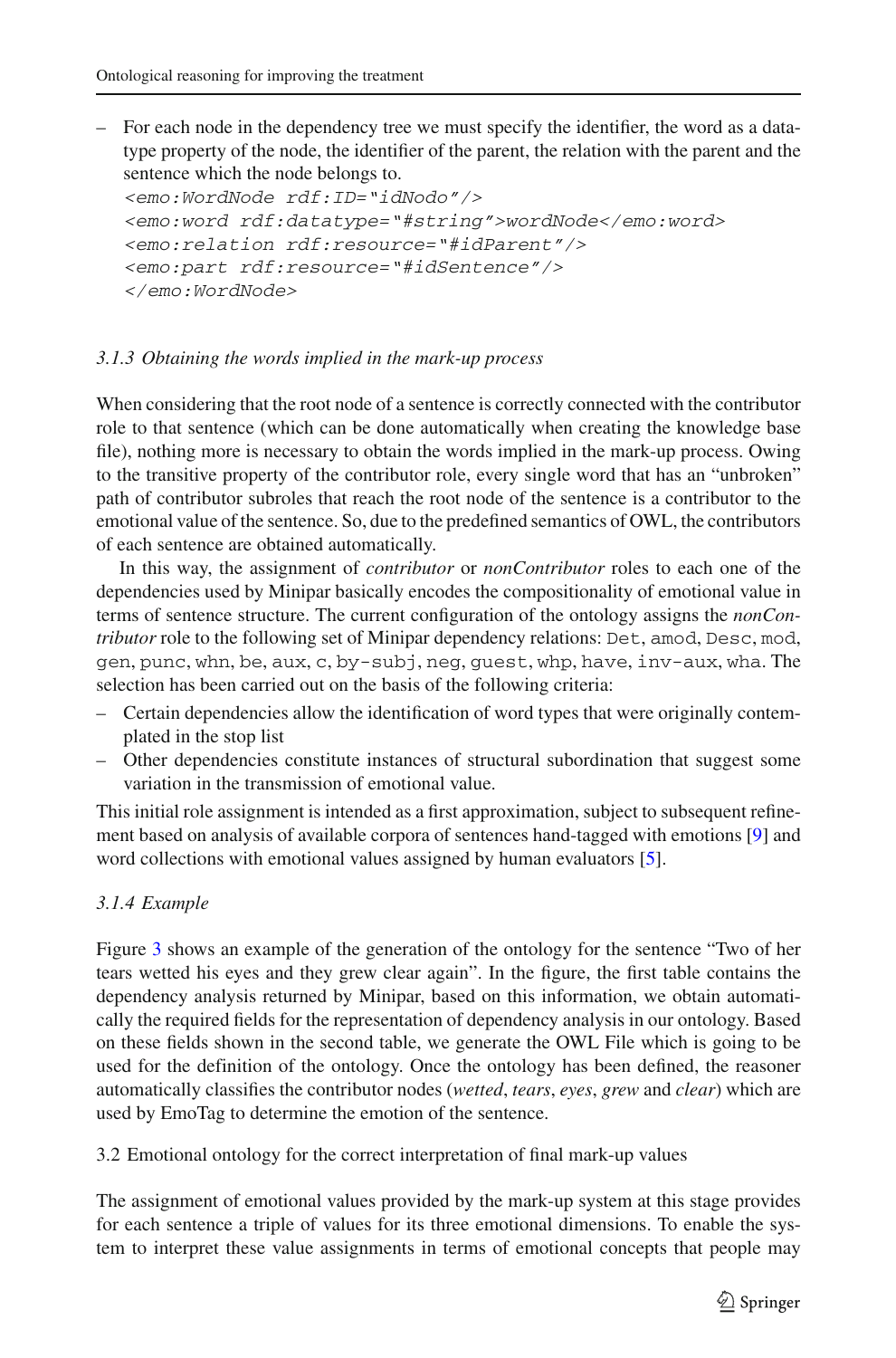

<span id="page-11-0"></span>**Fig. 3** Example of how the emotional contribution of the sentence is obtained

understand more easily, we have developed an ontology of emotional categories. They are structured in a taxonomy that covers from basic emotions to the most specific emotional categories. This ontology is based on the emotional structures mentioned in the Sect. [2.1.2.](#page-3-0) As basic emotions we have: *sadness*, *happiness*, *surprise*, *fear* and *anger*. We have adapted the Parrot model to these basic emotions, and we have integrated in this model all the emotions which appeared in other models. Then we have added all the emotion-denoting words of the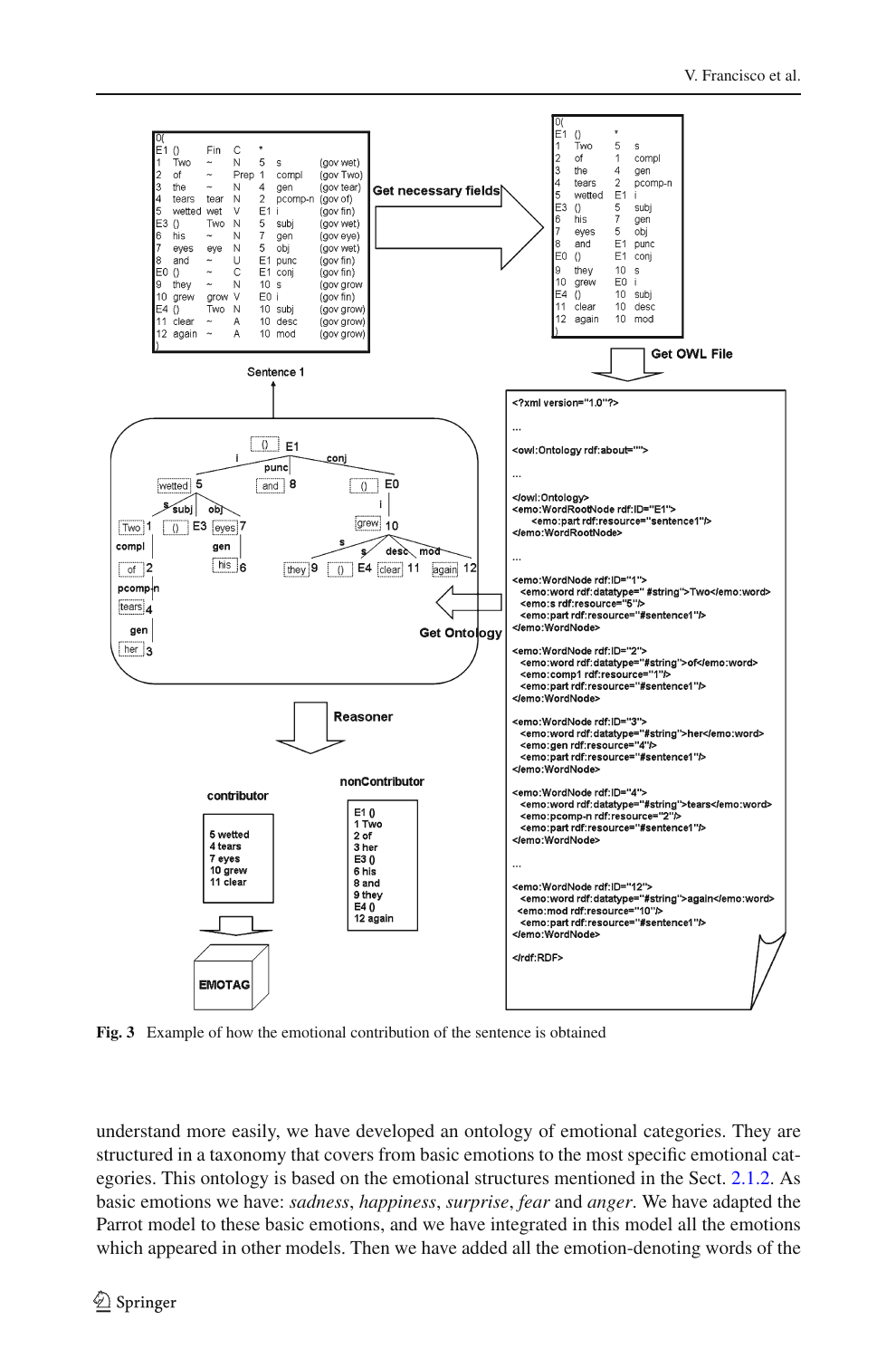

<span id="page-12-0"></span>**Fig. 4** Fragment of the emotional ontology

English and Spanish languages. Finally, each of the emotional categories is related with the three emotional dimensions by means of data ranges.

#### *3.2.1 Structure*

Our ontology has two root concepts:

- Emotion: This is the root for all the emotional concepts which are used to refer to emotions. Each of the emotional concepts are subclasses of the root concept Emotion. Some examples of these subclasses are: *Anger*, *Annoyance*, *Displeasure*, *Sad*, *Happy*, *Surprise*, *Fright*, *Horror*…
- Word: This is the root for the emotion-denoting words, the specific words which each language provides for denoting emotions. Our ontology is currently available for two different languages: English and Spanish. To classify the words into their corresponding language, the root concept Word has two subclasses: *EnglishWord* and *SpanishWord*.

As instances of the *EnglishWord* and *SpanishWord* subclasses, there are emotion-denoting words, which are all the words used for denoting *Anger*, *Annoyance*, *Displeasure*, *Terror*…Each of these instances has two parents: a concept from the Emotion hierarchy (which indicates the type of abstract emotion denoted by the word) and a concept from the Word hierarchy (which indicates the language of the word).

It is important to note here that, because the ontology is intended to operate over input in the form of language utterances, the ontology must include the means for representing emotional words. Therefore, it includes the specific concept of Word. All actual emotional categories handled by the system must be instances of this concept or one of its subclasses. Specific sub-hierarchies are added to group together all words which refer to emotions in a given language.

Figure [4](#page-12-0) shows a fragment of the ontology. In this fragment, it can be seen how the emotional categories are related both to one emotional concept and to one word concept, for example, the word *unhappiness* is an instance of the emotional concept *Sadness* at the same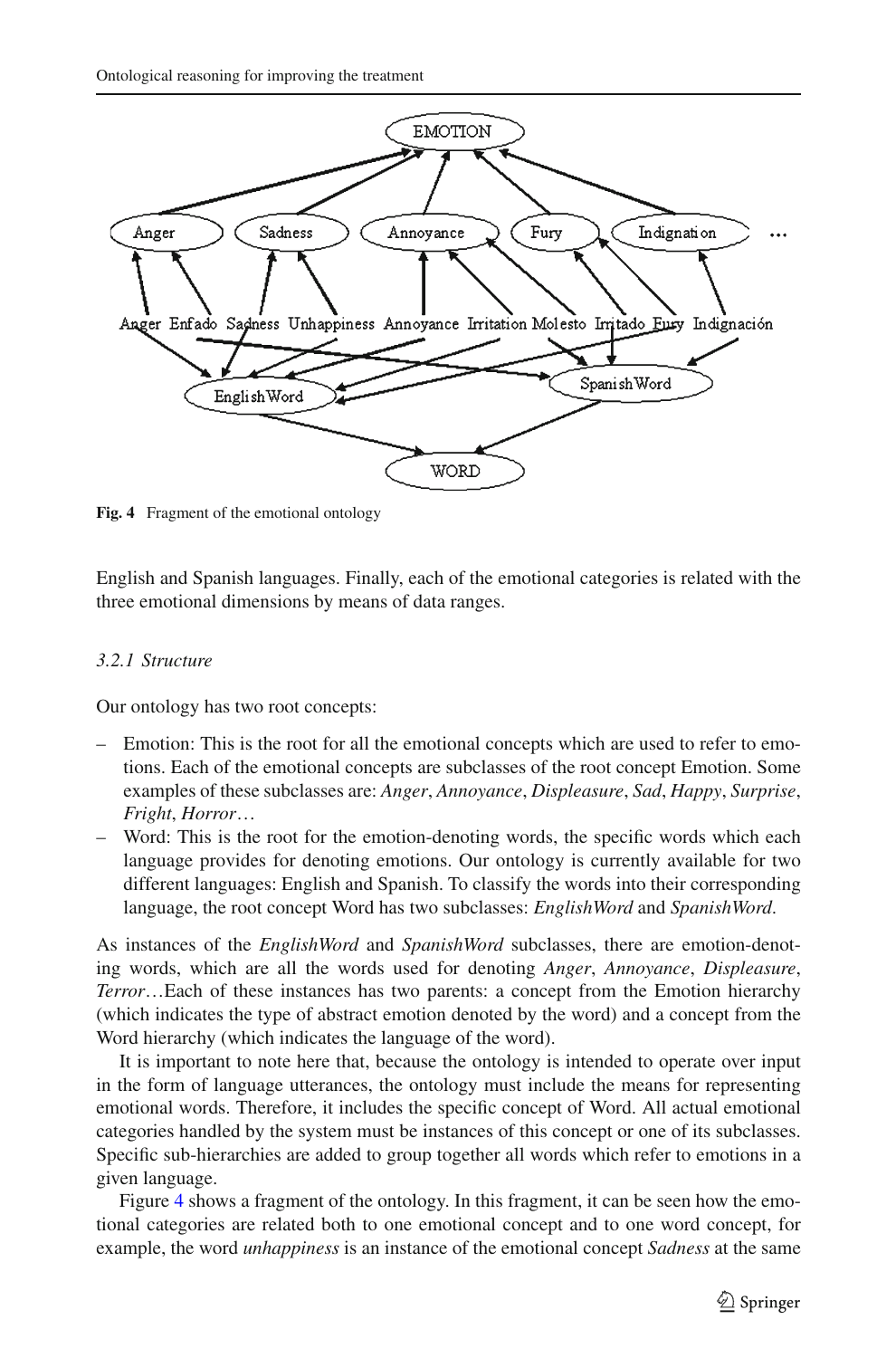time it is an instance of the word concept *EnglishWord*, which means that *unhappiness* is an English word for denoting the emotion sadness.

Another valid way of representing these relations might be to create a new property called "language" to connect each word with an instance of the language it belongs. We have chosen the in-built "type" relation because individuals with many different types are considered natural in OWL DL, and it is easier to retrieve every word of a specific type than "every word that has a relation with a specific individual".

In handling words, the system may need to identify synonyms for a particular word, that is, other emotional categories which may be used to refer to the same concept. This is specially relevant considering the importance of this type of semantic relations in text processing, as compared to the classic bag of words approach [\[34](#page-21-29)].

Given the semantics, we have chosen for our ontology, two instances of the Word concept can be considered to be synonyms if they are also instances of the same single Emotion concept from the parallel Emotion subhierarchy. For example, in the figure above, we can find that the words *annoyance* and *irritation* are synonyms because they are both instances of the Emotion concept *Annoyance*.

To summarize we can conclude that our emotional ontology represents the emotional categories as instances of a tree structure of emotional concepts. Each emotional word is an instance of two concepts: an emotional concept which represents the emotion denoted by the emotional word and a word-of-a-particular-language concept which determines the language to which the word belongs. From a given emotion-denoting word by means of our ontology we obtain the direct emotional concept associated with it as well as the more general emotional concept related to the direct emotional concept. It is also possible to obtain the synonyms for an emotional word, and the corresponding word in the other language. For example, given the emotional word *grief*, we have as direct emotional concept *Grief*, as general emotional concepts *Distress*, *Sadness*, and *Emotion*, as Spanish translation *Agonia* and finally as synonyms *agony*, *anguish*, and *sorrow*.

## *3.2.2 Datatype properties*

Once we have a hierarchy of emotions, relations between the emotion-denoting words and their language and the concept they represent, we want to link the emotional concepts with the three emotional dimensions. Numeric data can be represented in OWL using datatype properties. To achieve this, we have declared three datatype properties:

- *hasEvaluation*: Represents the data range for the dimension evaluation.
- *hasActivation*: Represents the data range for the dimension activation.
- *hasPower*: Represents the data range for the dimension power.

Each of the emotional concepts is defined by specifying appropriate data ranges for these properties as described in the following section.

## *3.2.3 Data range*

We have defined each of the emotional concepts through the emotional dimensions defined as datatype properties. Each emotional concept takes up a region in the three-dimensional space of emotional dimensions. To describe this with the datatype properties, we have to define our own datatype restrictions, because we are using specific intervals between numbers of type float. This can be done using data range definitions.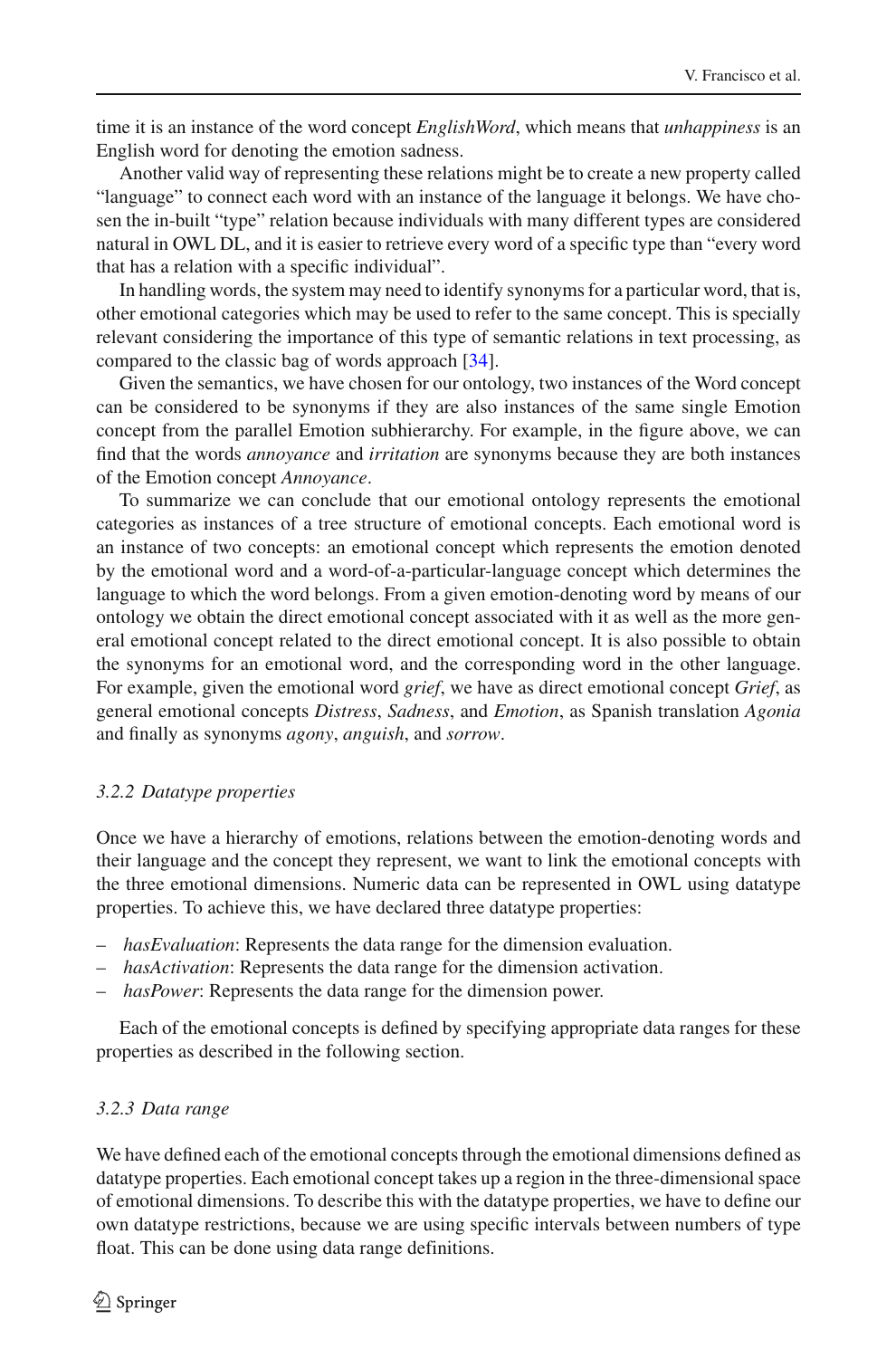**Table 3** Fragment of the OWL ontology

```
<owl:Restriction>
<owl:allValuesFrom>
 <owl:DataRange>
  <owl:onDataRange rdf:resource=''http://www.w3.org/2001/XMLSchema#float''/>
  <owl:minInclusive rdf:datatype=''http://www.w3.org/2001/XMLSchema#float''>
  7.0</owl:minInclusive>
 </owl:DataRange
</owl:allValuesFrom>
<owl:onProperty>
 <owl:FunctionalProperty rdf:about="#hasActivation"/>
</owl:onProperty>
</owl:Restriction>
<owl:Restriction>
<owl:onProperty>
 <owl:FunctionalProperty rdf:about="#hasActivation"/>
</owl:onProperty>
<owl:allValuesFrom>
 <owl:DataRange>
  <owl:onDataRange rdf:resource=''http://www.w3.org/2001/XMLSchema#float''/>
  <owl:maxInclusive rdf:datatype=''http://www.w3.org/2001/XMLSchema#float''>
  10.0</owl:maxInclusive>
 </owl:DataRange>
</owl:allValuesFrom>
</owl:Restriction>
```
For example, we have the *Anger* emotional concept, we can describe the region of the space associated with it in the following way: 7*<*=hasActivation*<*=10, 0*<*=hasEvaluation*<*=3, 3*<*=hasPower*<*=5.

The fragment of the OWL file which correspond to the data range for the *hasActivation* property is shown in Table [3.](#page-14-0)

In this way, by means of the data ranges on the datatype properties, the link between the abstract emotional concepts and the three-dimensional space of emotional dimensions is established.

#### *3.2.4 Automatic classification of emotions using datatype properties*

A requirement to be taken into consideration when representing emotions using numerical data are to have some reasoning device capable of processing such data in an appropriate way. Pellet is able to classify concepts with restrictions formed by combinations of user-defined datatypes.

Once we have defined the emotional concepts by means of the emotional dimensions, Pellet automatically classifies the concepts into a hierarchy of emotional concepts. This means that Pellet obtains a hierarchy of emotions in which the most basic concepts are at the top of the hierarchy and the concepts which are more specific appear as descendants of the more general ones.

Datatype properties transform the classification of the emotional concepts into a relatively simple task. It is not necessary for the designer of the ontology to know which concepts are more specific than others because it is the reasoner that carries out the task automatically. For example, we have the following emotional concepts: *Anger*, *Annoyance*, *Fury* and *Indignation*. *Anger* is one of the basic emotions and *Annoyance*, *Indignation* and *Fury* are different forms of *anger* that differ from one another in their intensity of arousal. We define the four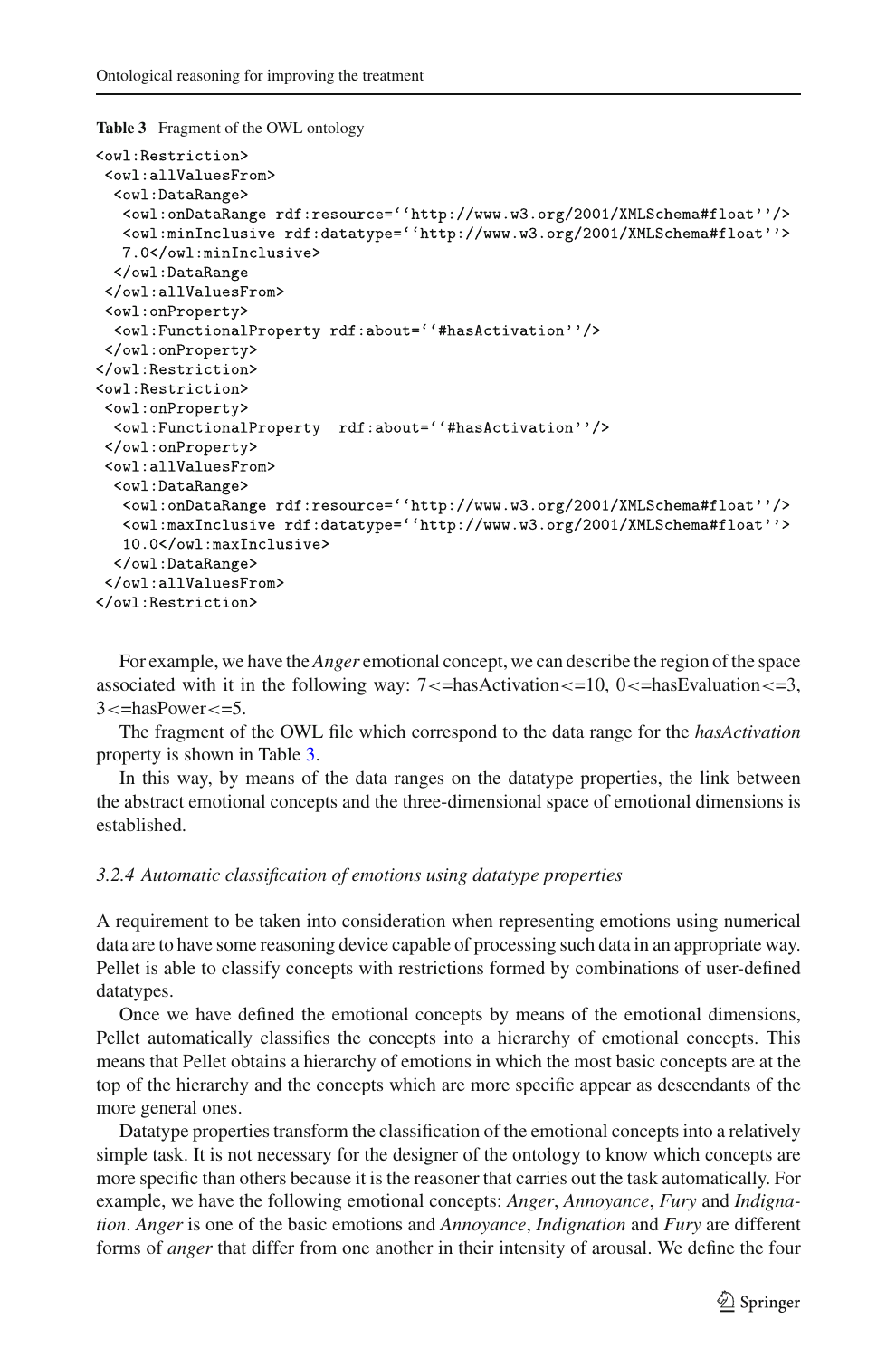<span id="page-15-1"></span>

<span id="page-15-2"></span>**Fig. 5** Example of the automatic classification of emotions using datatype properties

concepts as subclasses of the root concept Emotion, and we define the ranges in Table [4](#page-15-1) for the three datatype properties.

Just by loading the ontology in DLModel, the reasoner automatically classifies the concepts *Annoyance*, *Indignation* and *Fury* as subclasses of the emotional concept *Angry* which is automatically identified as more general. In Fig. [5,](#page-15-2) we can see how the reasoner classifies the concepts in the correct way.

#### <span id="page-15-0"></span>**4 An example application of the whole process**

In this section, an example of application of the complete process is explained. The first subsection explains how the Word Dependency Ontology is used to obtain the words that should be considered to compute the emotional dimensions of the sentence. The second subsection explains the application of the Emotion Ontology to convert a text marked up with emotional dimensions into a text marked up with emotional categories. The third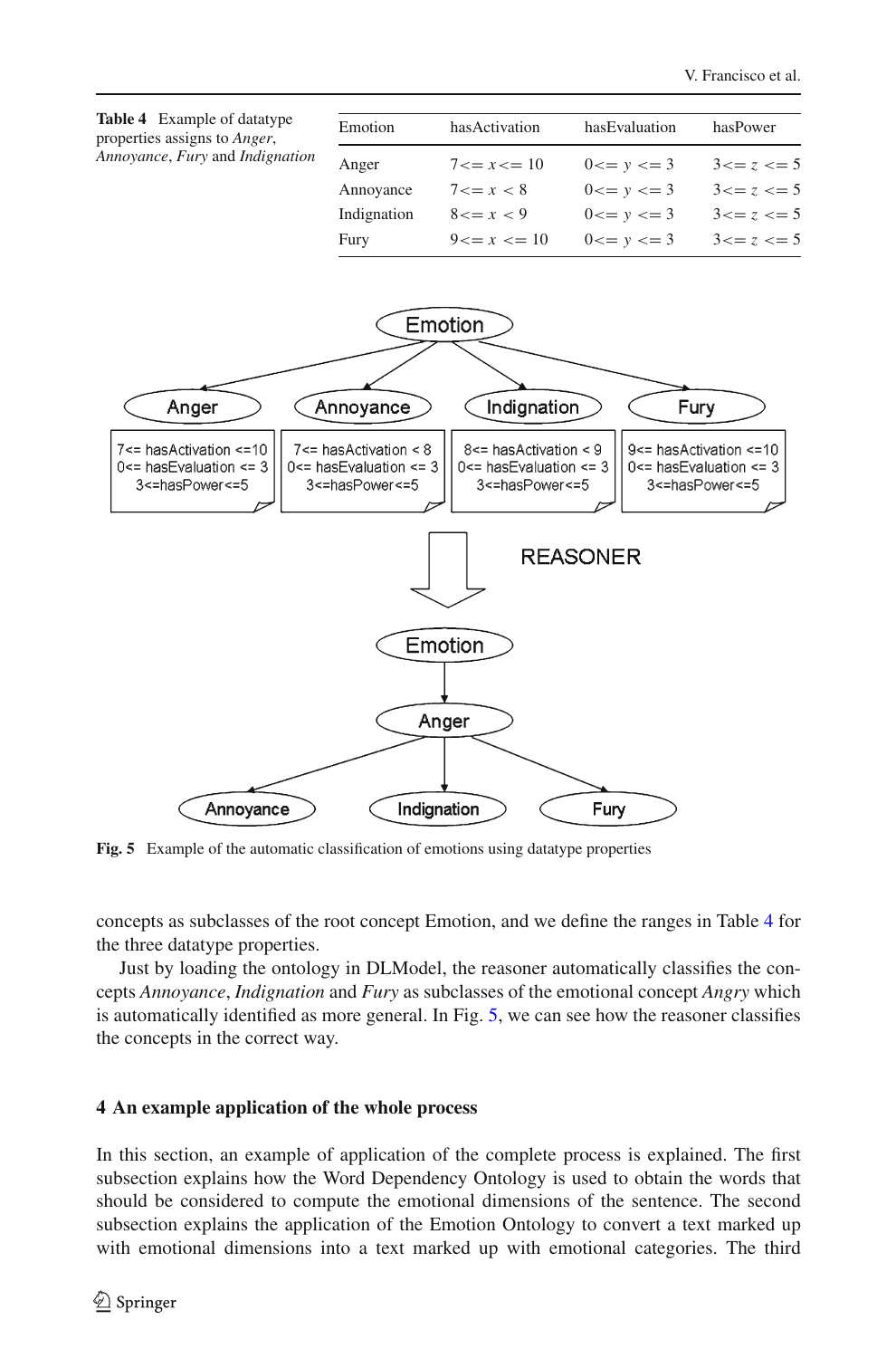subsection explains how the resulting marked up text is used as the input of an emotional synthesizer.

4.1 Using dependency ontology to obtain the words implied in the mark-up process

The new version of EmoTag replaces the list of stop POS tags with the Dependency Ontology. This process now is carried out in the following way:

- Obtain the words affected by negations (by means of the dependency analysis), the stem and the part-of-speech of each of the words.
- Creation of the ontology from the dependency analysis generated by Minipar.
- By means of the roles defined in the dependency ontology, Pellet automatically discards the words which are related with its parents by *nonContributor* relations such as *mod* (modifier), *punc* (punctuation), *det* (determiner)…Once we have identified the words which are going to take part in the mark-up process, EmoTag by means of DLModel obtains this words.
- Obtaining the emotional value associated with the words obtained in the previous step looking in the affective dictionary (LEW list).
- Processing the words under the scope of the negations.
- Obtaining the final value of the sentence based on the emotions associated with the words which compound it. Once all the words of the sentences have been evaluated, the average value for each dimension is calculated.
- 4.2 Using automatic classification to interpret emotional dimensions as emotional categories

Each sentence of the marked up text is related to a point in the three-dimensional space of emotions. This point is the input to our ontology of emotions, which by means of the datatype properties and the datarange restrictions, automatically classifies this point under a given emotional concept. Once we have identified the specific emotional concept to which the input point is related, by means of DLModel we recursively obtain its ancestors until we locate the one which corresponds to one of the five basic emotions (*anger*, *happiness*, *sadness*, *fear* and *surprise*).

4.3 Configuring a voice synthesizer based on the emotional mark up

EmoSpeech [\[10](#page-21-30)] is a system capable of modulating the voice quality of a synthesizer while reading aloud children's tales, so that the voice conveys at least part of the emotions expressed by the corresponding text. This is achieved by controlling those parameters in the synthesizer that have been identified as having more relevance in the expression of emotions in human voice. EmoSpeech operates with five basic emotions:*anger*, *happiness*,*sadness*, *fear* and *surprise*. The aspects of the voice that act as personality identifiers are: volume, rate, pitch baseline and pitch range. EmoSpeech uses a group of rules which relates the five basic emotions to the specific changes on voice parameters involved in the communication of emotion in human voice utterances. The values of these parameters for every emotion were obtained by refining an original proposal by Schröder [\[33\]](#page-21-2), based on the analysis of emotional material generated by actors. The optimal values were obtained through the systematic variation of the parameters during synthesis. Table [5](#page-17-1) summarizes the rules of the synthesizer for the basic emotions.

Using the particular configuration of parameters for that particular basic emotion, the synthesizer reads out aloud the text with the emotion assigned by EmoTag to the sentences.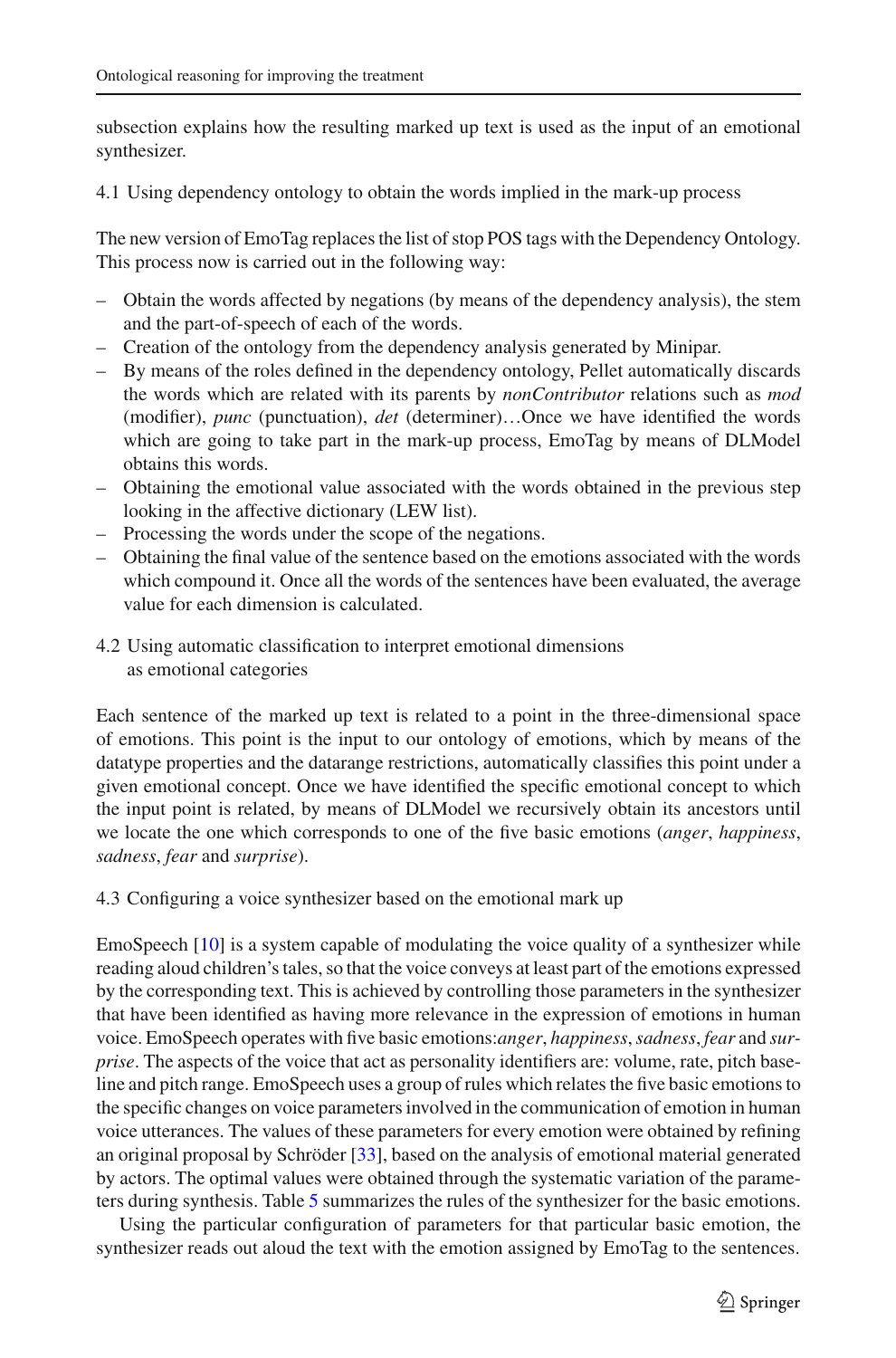<span id="page-17-1"></span>

| <b>Table 5</b> Configuration<br>parameters for emotional voice |                 |       |         | Volume $(\%)$ Rate $(\%)$ Pitch baseline $(\%)$ Pitch range $(\%)$ |        |
|----------------------------------------------------------------|-----------------|-------|---------|--------------------------------------------------------------------|--------|
| synthesis                                                      | Anger           | $+10$ | $+21$   | $+0$                                                               | $+173$ |
|                                                                | Surprise $+10$  |       | $+0$    | $+25$                                                              | $+82$  |
|                                                                | Happiness $+10$ |       | $+29$   | $+35$                                                              | $+27$  |
|                                                                | Sadness $-10$   |       | $-8$    | $-10$                                                              | $-36$  |
|                                                                | Fear            | $+10$ | $+12.5$ | $+75$                                                              | $+118$ |
|                                                                |                 |       |         |                                                                    |        |

## 4.4 A complete example

In Fig. [6,](#page-18-0) we can see how this process works for a concrete example. In this example, we have a sentence of input text which EmoTag marks up with the following values: *activation*  $= 7$ , *evaluation*  $= 1$  and *power*  $= 5$ . In the mark-up process, EmoTag only takes into consideration the words *cried*, *he*, *voice* and *children* which are the words identify by the reasoner as *contributor* based on the dependency relations generated by Minipar. The values obtained by EmoTag in the mark-up process represent a point in the dimensional space which is classified by means of the emotional ontology under the *annoyance* emotional concept. We ask DLModel for the parents of *annoyance* and the *anger* emotional concept is returned. EmoSpeech then receives the sentence of the input text and the emotion *anger* as the one associated with the sentence, so it selects the rules corresponding to this basic emotions. Once EmoSpeech has the suitable rules for the emotional meaning of the sentence, the synthesizer reads aloud the sentence in an angry way.

## <span id="page-17-0"></span>**5 Discussion**

The introduction of a specific ontology to model the dependencies between words in a sentence provides the means for defining specific roles between concepts to capture how the emotion of a given node in the dependency graph is affected by the emotions of other nodes related to it. The version described in this paper outlines the definition of a single type of relation "contributor", which represents the fact that a given subnode contributes its emotional connotations to the node that it depends on. The absence of such a relation indicates that the subnode does not contribute. This is a simple model that presents a significant advantage: it provides a way of computing the emotional contribution of any node in a given dependency graph. This emotional contribution can be computed from the emotional contributions of all the nodes that contribute to that node. This allows easy computation of the emotional contribution of any kind of linguistic construct (words, noun phrases, verb phrases, sentences...) as long as the particular construct can be identified with a particular fragment of the dependency analysis starting from a given node.

The emotional ontology provides the means for connecting text marked up in terms of emotional dimensions to a synthesizer that is in principle only capable of processing material marked up in terms of emotional categories. The effect of the emotional ontology on the quality of speech output is limited, $\frac{2}{3}$  because the emotion ontology is being used only as interface between the emotional mark-up application and the voice synthesizer. For inputs originally tagged with emotional categories, the addition of the ontology has not much impact. Nevertheless, emotional categories as a method of representing emotions provide only very limited

<span id="page-17-2"></span><sup>&</sup>lt;sup>2</sup> The quality and emotional precision of the resulting voice has been discussed elsewhere. Details can be found in  $[10]$ .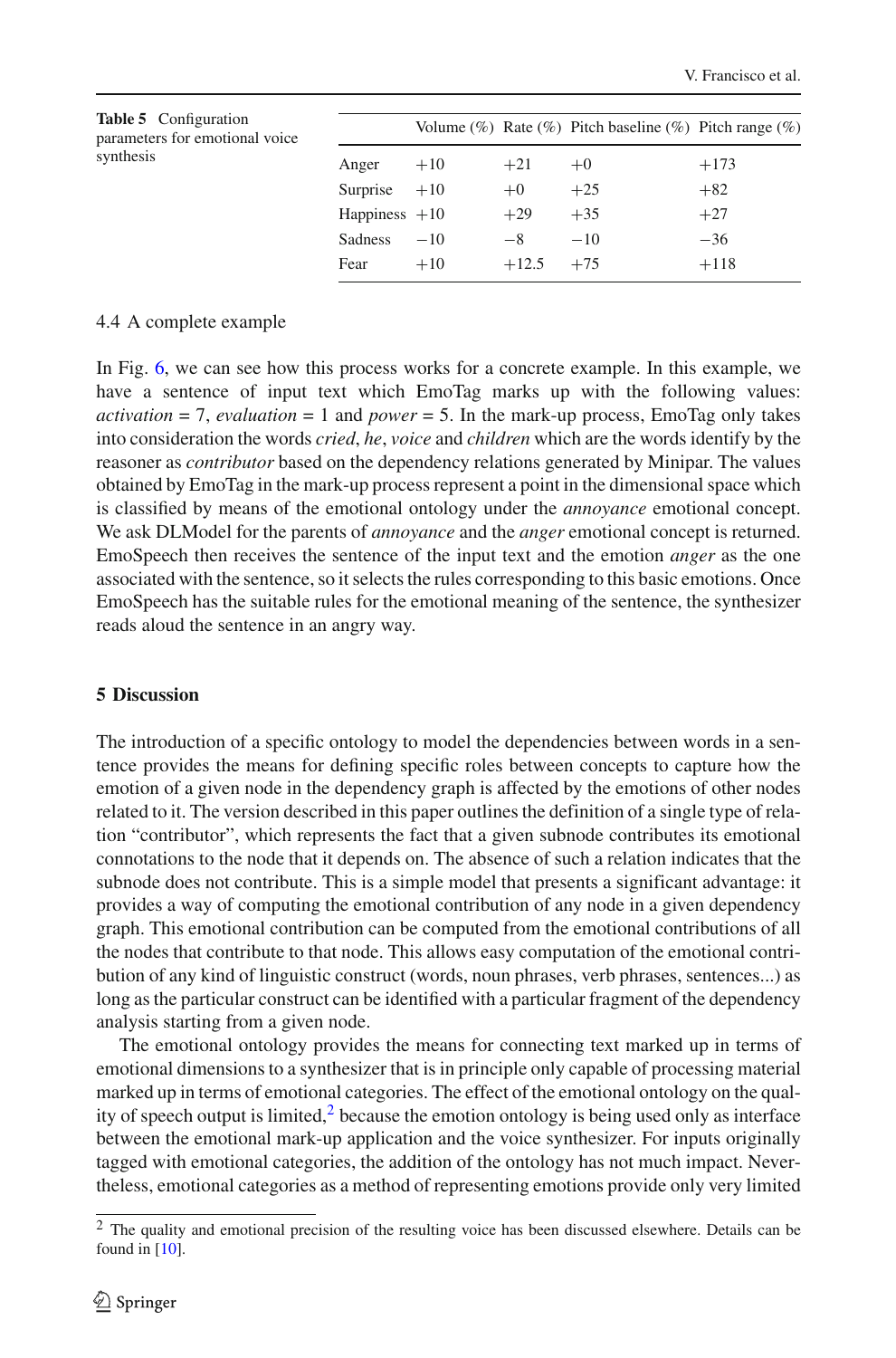

<span id="page-18-0"></span>**Fig. 6** Example of the entire process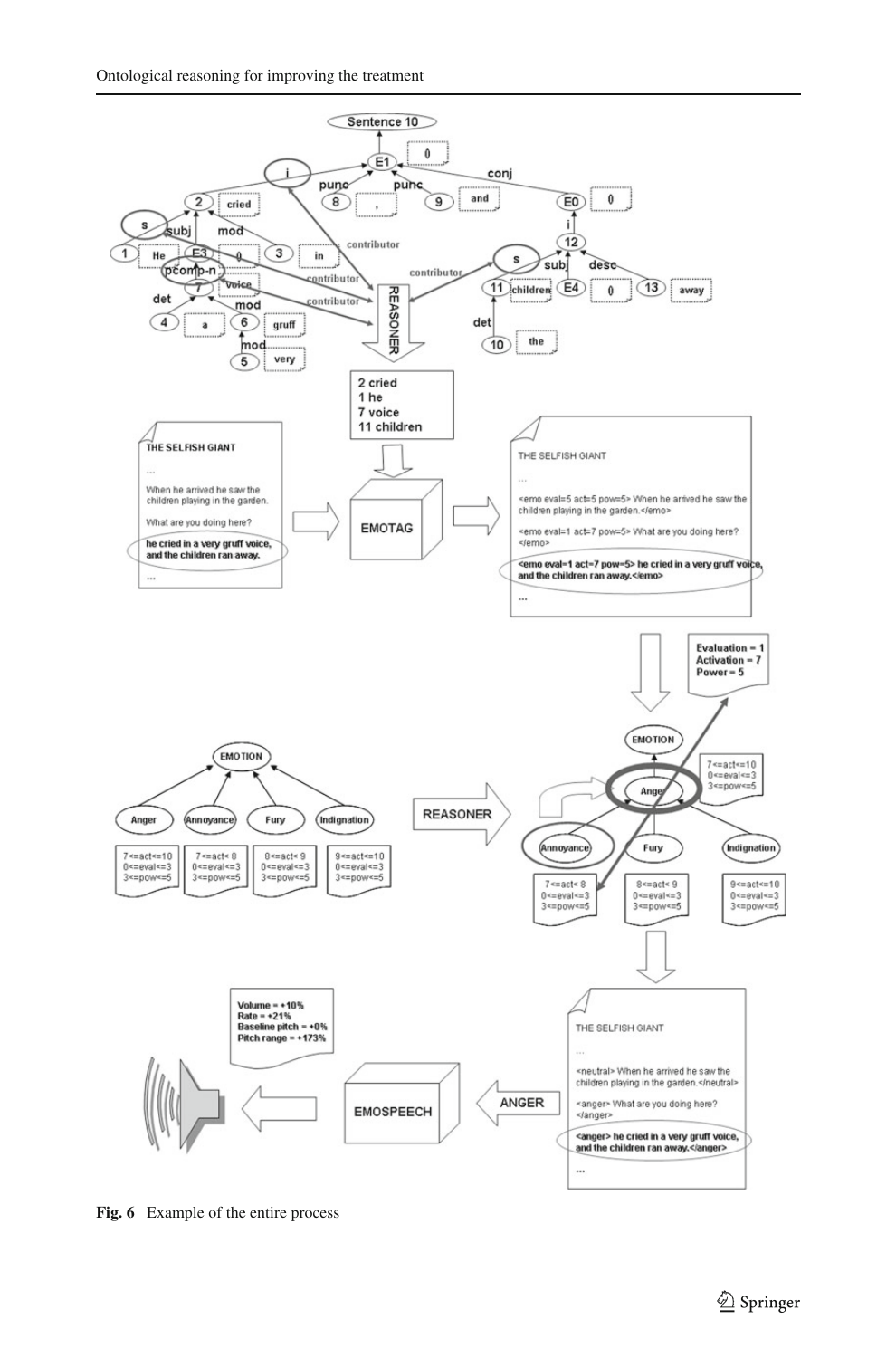granularity, restricted to the five basic emotions. On the other hand, emotional dimensions provide a much more flexible means of representing emotions, with greater expressive power. The main obstacle in switching from one representation to another lies in the fact that there is no easy way of converting from emotional dimensions to voice synthesizer configurations. At best, the three-dimensional space of emotional dimensions could be partitioned into restricted volumes of space, and a particular configuration of the synthesizer assigned to each volume. The option of using a description logic ontology—and the associated abilities to carry out instance recognition and automatic classification—as an interface to achieve this conversion as proposed in this paper, presents two distinct advantages:

- It provides a method for the automatic association of any point in the three-dimensional space to whatever is the closest available configuration of the speech synthesizer, based on the information that is defined at the conceptual level—even if it relies on an underlying level of geometrical representation.
- Any subsequent refinement of the set of configurations available for the synthesizer—for instance, if the existing configurations are refined into a larger set of options by fine tuning them to better represent more specific emotions—it would be enough to associate the new configurations to the corresponding concepts, and to refine the search algorithm to stop at the first ancestor that has some configuration data associated with it.

Regarding the technologies that have been applied in this proposal, some of these are not generally accepted as standard. Datatypes (and "reasoning" with numbers and strings) are not part of the essence of Description Logics. OWL DL considers datatype properties disjoint with every object property. In the EL, QL, and RL profiles of the next OWL 2 [\[23\]](#page-21-31) support for datatypes have been improved, because it is useful for many applications. The version of OWL that we have used only supports some standard XML Schema datatypes and it lacks a standard solution for representing user-defined datatypes. DIG 1.1, being a standard designed for the communication with DL reasoners, does not accept restrictions over datatype properties. This obstacle made it impossible for us to send an ontology that includes such restrictions directly from Protégé to Pellet for its automatic classification. DIG 2.0, with support for the new OWL 2 will offer those features, but for now other shortcuts must be used to reason with restrictions on datatype properties. Our old version of Protégé had a proprietary solution to represent user-defined datatypes, which allows the creation of restrictions with interesting datatype properties and even visualization of the limits of a numeric interval and things like that in the GUI. However, DIG 1.1 does not allow that kind of information to travel to a DL reasoner. Pellet, by itself, can deal with user-defined datatype restrictions, and now the last version supports the inline syntax proposed by OWL 2. So because we are using Protégé as the editor for our ontology and knowledge base, we have to edit the files manually to add those restrictions before loading everything in DLModel using the "Pellet-Java" default configuration. We hope that some of these shortcomings might be solved when updating to the later versions of these technologies.

## <span id="page-19-0"></span>**6 Conclusions and future work**

The word dependency ontology and the initial assignment of nonContributor roles to a subset of Minipar dependency relations provides a simple model of the compositionality of emotional connotations. Although simple, the reasoning capabilities provided by the ontology ensure that this model allow correct treatment of sentence structure no matter how complex, since the reasoner deals with the recursive application of the relevant roles. As noted in Sect. [3,](#page-8-0) future work contemplates the empirical validation of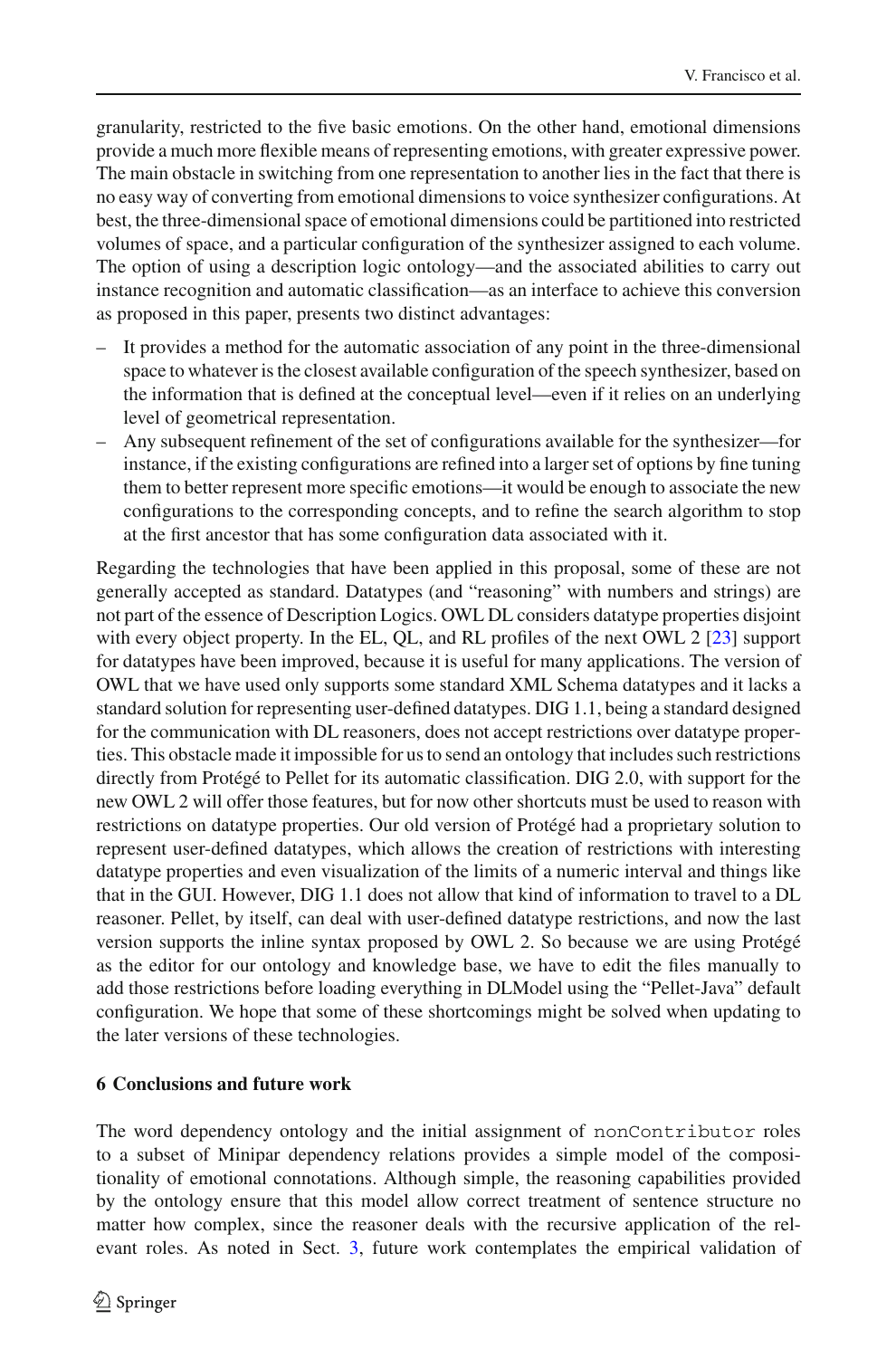the initial assignment of nonContributor roles to Minipar dependency relations. A very simple extension of the ontological approach to computing sentence emotion from word emotion can be achieved by defining more than one mode of contribution (contribute with half the intensity, invert the sign of the contribution...). The final stage of the process, which computes a single emotional representation for the node from the set of elements that contribute to it, would then be refined so that different forms of contribution are considered differently. This would allow the system to treat differently linguistic constructions that affect the emotional contribution, such as for instance modal verbs ("I wish I was getting married" need not have the same emotional effect as "I am getting married"), reported speech ("He said I jumped into the fire" is different from "I jumped into the fire"), subordinate clauses ("She saved the dog that had fallen off the cliff" is different from "The dog had fallen off the cliff")…The possibility of defining specific roles for each dependency relation provides the means for blocking some of the contributions of emotional content, or for modifying the sign or the importance of the contribution.

An emotional ontology based on description logics has been implemented using Semantic Web technologies. Each emotional concept is defined in terms of a range of values along the three-dimensional space of emotional dimensions, that allows the system to make inferences concerning the location of new concepts with respect to the taxonomy. This constitutes a valid solution to the problem of finding a relationship between an arbitrary point in a space of emotional dimensions and the set of basic emotional categories usually identified with specific names. The importance of being able to identify such relationships is strengthened by the fact that configuration of synthesizer parameters for artificially producing emotional voice tends to be established in terms of basic emotional categories. The ontology described in this paper has demonstrated its usefulness as part of a complex process of converting unmarked input text to emotional voice, resolving the problems that originated at the interface between the emotional tagging in terms of emotional dimensions and the synthesis of emotional voice in terms of basic emotional categories. In this process, both the capability for automatic classification provided by the reasoner, and the hierarchical structure provided by the ontology played important roles.

Although reasoning support for datatype properties in OWL DL is still not standard, technologies are available that let us experiment with these features and allow us to develop affective computing applications, such as the emotional voice synthesizer described in the paper. OWL, Jena, DLModel, Protégé and Pellet are the choices we made before developing this new iteration of the software. Still more improvements are needed in editors such as Protégé to be compatible with reasoners such as Pellet. Testing SWOOP is going to be one of our next steps in order to facilitate the acquisition of knowledge for the emotional knowledge base.

**Acknowledgments** This research is funded by the Spanish Ministry of Education and Science (TIN2006- 14433-C02-01 project) and a joint research group Grant (CCG08-UCM/TIC-4300) from the Universidad Complutense de Madrid and the Dirección General de Universidades e Investigación of the Comunidad Autónoma de Madrid.

#### **References**

- 1. Aduna and NLnet-Foundation (n.d.) Sesame. <http://www.openrdf.org>
- <span id="page-20-1"></span><span id="page-20-0"></span>2. Alter K, Rank E, Kotz S, Toepel U, Besson M, Schirmer A, Friederici A (2000) Accentuation and emotions—two different systems? In: Proceedings of the ISCA workshop on speech and emotion, Northern Ireland, pp 138–142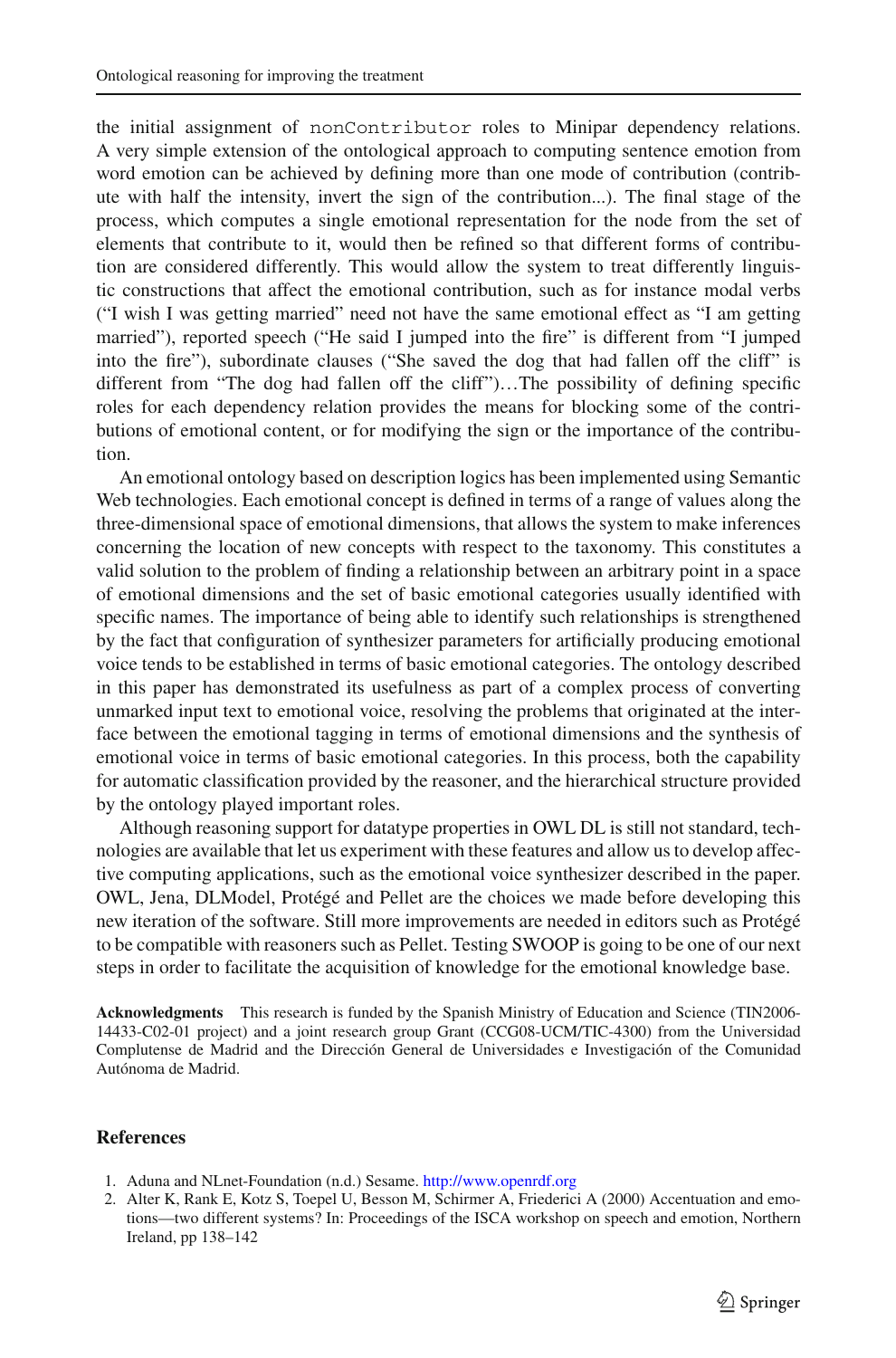- <span id="page-21-20"></span>3. Bechhofer S, Moller R, Crowther P (2003) The DIG description logic interface. In: Description logics. CEUR Workshop Proceedings
- <span id="page-21-11"></span>4. Bechhofer S, van Harmelen F, Hendler J, Horrocks I, McGuinness DL, Patel-Schneider PF, Stein A (n.d.) OWL Web Ontology Language Reference. <http://www.w3.org/TR/2004/REC-owl-ref-20040210/>
- <span id="page-21-26"></span>5. Bradley M, Lang P (1999) Affective norms for English words (ANEW): stimuli, instruction manual and affective ratings. technical report c-1. Technical Report, The Center for Research in Psychophysiology, University of Florida
- <span id="page-21-1"></span>6. Cowie R, Cornelius R (2003) Describing the emotional states that are expressed in speech. In: Speech communication special issue on speech and emotion
- <span id="page-21-17"></span>7. Crubzy M, Dameron O, Fergerson RW, Knublauch H, Musen MA, Noy NF, Rubin D, Tu SW, Vendetti J (n.d.) Protg project. <http://protege.stanford.edu/>
- 8. Ekman P (1992) Are there basic emotions? Psychol Rev 99(3):550–553
- <span id="page-21-25"></span><span id="page-21-7"></span>9. Francisco V, Gervás P (2006) Exploring the compositionality of emotions in text: word emotions, sentence emotions and automated tagging. In: Proceedings of the AAAI-06 workshop on computational aesthetics: AI approaches to beauty and happiness, Boston
- <span id="page-21-30"></span>10. Francisco V, Hervás R, Gervás P (2005) Análisis y síntesis de expresión emocional en cuentos leídos en voz alta. In: 'Sociedad Española para el Procesamiento del Lenguaje Natural, Procesamiento de Lenguaje Natural', Granada, Spain
- <span id="page-21-23"></span>11. Herrera J, Peas A, Rodrigo A, Verdejo F (2006) UNED at PASCAL RTE-2 Challenge. In: Proceedings of the second PASCAL challenges workshop on recognising textual entailment, Venezia, Italy
- <span id="page-21-12"></span>12. Hewlett-Packard (n.d.) Jena: a semantic web framework for java. <http://jena.sourceforge.net/>
- <span id="page-21-0"></span>13. Izard C (1971) The face of emotion. Appleton-Century-Crofts, New York
- <span id="page-21-8"></span>14. Izard C (1977) Human emotions. Plenum Press, New York
- <span id="page-21-13"></span>15. Jing Y, Jeong D, Baik D-K (2008) SPARQL graph pattern rewriting for OWL–DL inference queries. Knowl Inform Syst (online first)
- <span id="page-21-22"></span>16. Kouylekov M, Magnini B (2006) Tree edit distance for recognizing textual entailment: estimating the cost of insertion. In: Proceedings of the second PASCAL challenges workshop on recognising textual entailment, Venezia, Italy
- <span id="page-21-24"></span>17. Lin D (1998) Dependency-based evaluation of MINIPAR. In: Proceedings of workshop on the evaluation of parsing systems, Granada, Spain
- <span id="page-21-28"></span>18. Linhalis F, de Mattos Fortes R, de Abreu Moreira D (2009) OntoMap: an ontology-based architecture to perform the semantic mapping between an interlingua and software components. Knowl Inform Syst (online first)
- <span id="page-21-21"></span>19. Maxwell D, Schubert K (1989) Metataxis in practice: dependency syntax for multilingual machine translation. Foris Publications, Dordrecht
- <span id="page-21-27"></span>20. Miller G (1995) Wordnet: a lexical database for english. Commun ACM 38:39–41
- <span id="page-21-18"></span>21. Mindswap (n.d.a) Pellet owl reasoner. <http://www.pellet.owldl.com/>
- <span id="page-21-16"></span>22. Mindswap (n.d.b) SWOOP: a hypermedia-based featherweight OWL ontology editor. [http://www.](http://www.mindswap.org/2004/SWOOP/) [mindswap.org/2004/SWOOP/](http://www.mindswap.org/2004/SWOOP/)
- <span id="page-21-31"></span>23. Motik B, Cuenca-Grau B, Horrocks I, Wu Z, Fokoue A, Lutz C (n.d.) OWL 2 Web Ontology Language Profiles. <http://www.w3.org/TR/owl2-profiles/>
- <span id="page-21-15"></span>24. Motik B, Sattler U, Studer R (2005) Query answering for OWL–DL with rules. Rules systems. Web Semantics Sci Services Agents World Wide Web 3(1):41–60
- <span id="page-21-9"></span>25. Ortony A, Clore G, Collins A (1988) The cognitive structure of emotions. Cambridge University Press, New York
- <span id="page-21-5"></span>26. Ortony A, Turner T (1990) 'What's basic about basic emotions? Psychol Rev 97:315–331
- <span id="page-21-10"></span>27. Parrott W (2001) Emotions in social psychology: essential readings. Psychology Press, Philadelphia
- <span id="page-21-14"></span>28. Peinado F (n.d.) DLModel, a tool for dealing with description logics. [http://www.federicopeinado.com/](http://www.federicopeinado.com/projects/dlmodel/) [projects/dlmodel/](http://www.federicopeinado.com/projects/dlmodel/)
- <span id="page-21-6"></span>29. Plutchik R (1980) A general psychoevolutionary theory of emotion. In: Plutchik R, Kellerman H (eds) Emotion: theory, research, and experience, vol 1. Theories of emotion. Academic Press, New York, pp 3–33
- <span id="page-21-19"></span>30. Racer-Systems (n.d.) Racerpro. <http://www.racer-systems.com/>
- <span id="page-21-3"></span>31. Russell J (1980) A circumflex model of affect. J Pers Soc Psychol 39:1161–1178
- <span id="page-21-4"></span>32. Scherer KR (1984) On the nature and function of emotion: a component process approach. In: Scherer K, Ekman P (eds) Approaches to emotion. Erlbaum, Hillsdale, pp 293–317
- <span id="page-21-2"></span>33. Schrder M. (2004) Dimensional emotion representation as a basis for speech synthesis with non-extreme emotions. In: Proceedings of workshop on affective dialogue systems. Kloster Irsee, Germany
- <span id="page-21-29"></span>34. Wang P, Hu J, Zeng H-J, Chen Z (2008) Using wikipedia knowledge to improve text classification. Knowl Inform Syst (online first)